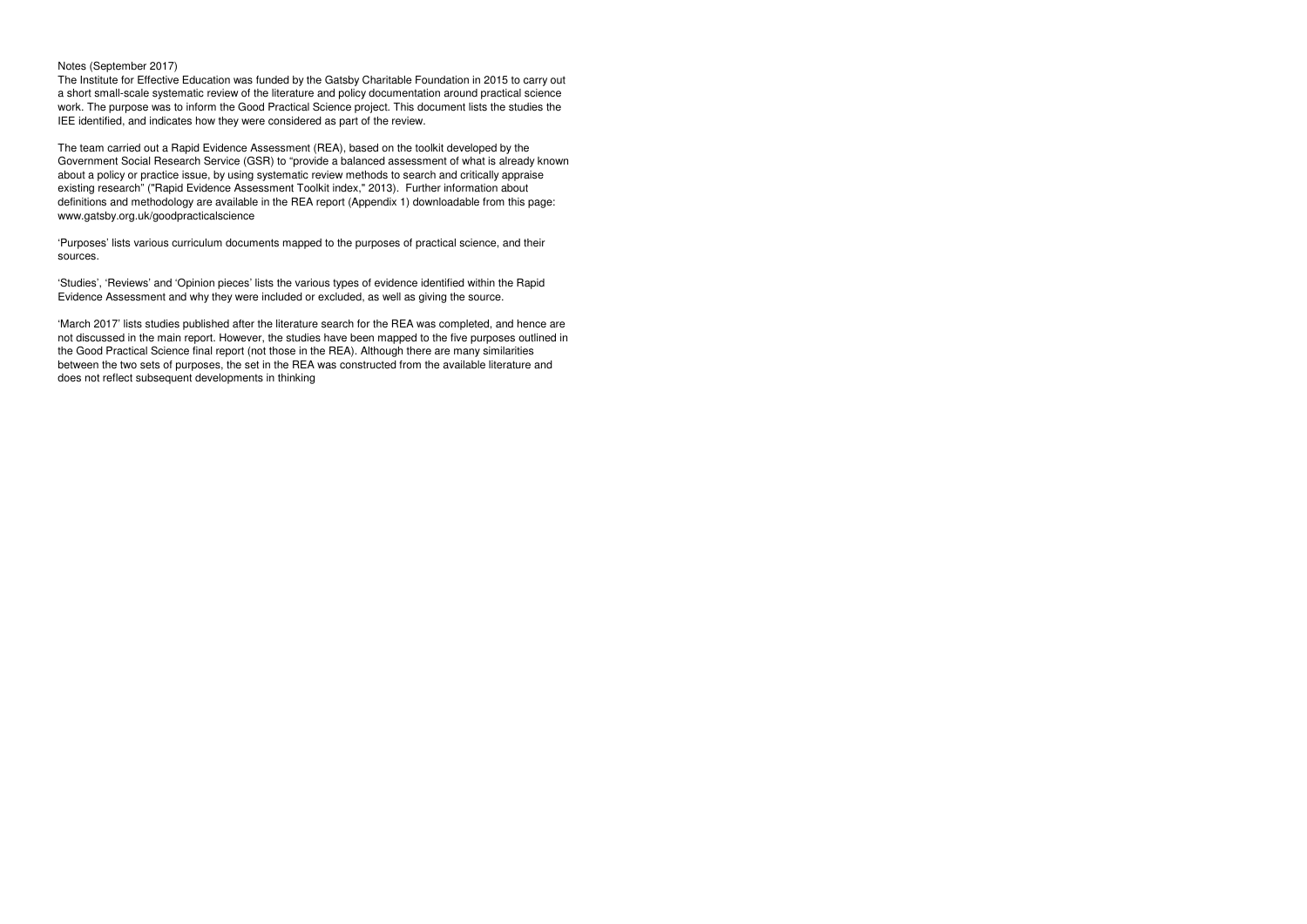| <b>Purposes</b>    |                                                                                             |                                                                                                                                                                                                                                                                                                                                                                                                                                                                                                                                                                                                                                                                                                   |                 |                                                                                                   |                                                                                                      |
|--------------------|---------------------------------------------------------------------------------------------|---------------------------------------------------------------------------------------------------------------------------------------------------------------------------------------------------------------------------------------------------------------------------------------------------------------------------------------------------------------------------------------------------------------------------------------------------------------------------------------------------------------------------------------------------------------------------------------------------------------------------------------------------------------------------------------------------|-----------------|---------------------------------------------------------------------------------------------------|------------------------------------------------------------------------------------------------------|
| Country            | Document                                                                                    | Purpose of practical science                                                                                                                                                                                                                                                                                                                                                                                                                                                                                                                                                                                                                                                                      | Age of students | <b>Other comments</b>                                                                             | <b>URLs</b>                                                                                          |
| <b>Finland</b>     | National core curriculum for upper secondary<br>schools/2003                                | • to understand the significance of experimentation and theoretical speculation in the formation of knowledge in science;<br>to understand how knowledge is built up in science through experimentation and related modelling;<br>• to learn how to plan and carry out experiments concerning different phenomena, taking safety considerations into account;<br>• to be able to interpret, assess, present and discuss information that students have acquired through experimentation;<br>• to improve students' aptitude for scientific work, team behaviour and their ability to use different sources for the acquisition of scientific information and to assess<br>information critically. | 16 to 18        | key word 'experimentation' is used instead of practical<br>work in the document                   | nttp://www.oph.fi/download/47678 core<br>curricula upper secondary education                         |
| Singapore          | National curriculum and Science Syllabus<br>Lower and Upper Secondary Normal<br>(Technical) | Scientific subjects are, by their nature, experimental. It is therefore important that the candidates carry out appropriate practical work to facilitate the learning of this subject. [12 to 17<br>to be able to select and organise techniques, apparatus and materials; take readings accurately; handle experimental data and observations; interpret and evaluate<br>experimental results.                                                                                                                                                                                                                                                                                                   |                 | key word 'practical work'                                                                         | ttp://www.moe.gov.sg/education/syllat<br>ses/sciences/files/science-lower-upper<br>econdary-2014.pdf |
| Japan              | Secondary School                                                                            | Courses of Study in Japan/Science for Lower • To carry out observations and experiments concerned with physical phenomena, to enable students to learn observational and experimental skills, to develop the ability to  12 to<br>give consideration to the results of observations and experiments, and to develop and express their own ideas, and at the same time, to enable students to understand<br>familiar physical phenomena - FOR LOWER SECONDARY-                                                                                                                                                                                                                                     |                 | key word 'experiments, hands-on work'                                                             | ittp://www.mext.go.jp/english/elsec/130<br>3755.htm                                                  |
|                    |                                                                                             | To enhance student's interest in nature and sense of inquiry, to enable them to carry out observations and experiments, and to develop attitudes and abilities to investigate  15 to 18<br>scientifically, and at the same time, to deepen their understanding of natural events and phenomena, and to develop scientific views of nature. -FOR UPPER SECONDARY-                                                                                                                                                                                                                                                                                                                                  |                 |                                                                                                   |                                                                                                      |
|                    |                                                                                             | To enable students to have hands-on experience on investigating concrete examples<br>There is also some emphasis on discovery-based learning with practical work                                                                                                                                                                                                                                                                                                                                                                                                                                                                                                                                  |                 |                                                                                                   |                                                                                                      |
| Estonia            | National curriculum for upper secondary<br>schools (2011)                                   | There are specific practical work activities and related learning outcomes for each single topic of every natural science subject<br>• to be able to analyse and interpret directly perceived phenomena, as well as phenomena imperceptible to our senses at the micro, macro and mega levels, and appreciate<br>the role of models and their limitations in describing such phenomena<br>to use scientific method to gather information and investigate problems, frame hypotheses, control variables, collect data/evidence through observations or                                                                                                                                             | 15 to 18        |                                                                                                   | ttp://www.ibe.unesco.org/curricula/esto<br>iia/er usfw 2011 eng.pdf                                  |
|                    |                                                                                             | experimentation, analyse and interpret results and present conclusions indicating the solution to the scientific problem as well as limitations and sources of error involved.<br>find and use sources of scientific and technological information in Estonian and English, presented at the verbal, numerical or symbolic level and be able to critically                                                                                                                                                                                                                                                                                                                                        |                 |                                                                                                   |                                                                                                      |
| China-HK           | National Curriculum and Syllabuses for                                                      | evaluate and appreciate such information from both a personal and social viewpoint (There are many 'practical work' examples in which students were asked to search<br>nformation from other sources like web, library etc)<br>Practical work and scientific investigations are common activities in the learning and teaching of science subjects. They offer students 'hands-on' experience of exploring,                                                                                                                                                                                                                                                                                       | 15 to 17        |                                                                                                   | ttp://www.edb.gov.hk/en/curriculum-                                                                  |
|                    | secondary schools / Science secondary 4-6                                                   | and opportunities to show their interest, ingenuity and perseverance.<br>One purpose of practical work is to improve students' practical skills related to scientific investigations                                                                                                                                                                                                                                                                                                                                                                                                                                                                                                              |                 |                                                                                                   | levelopment/cs-sec-edu/curri-<br>uides/index.html                                                    |
|                    |                                                                                             | Practical work may be used to develop students' understanding of the scientific concepts and principles involved, as well as their ability to handle and interpret data<br>obtained in investigations                                                                                                                                                                                                                                                                                                                                                                                                                                                                                             |                 |                                                                                                   |                                                                                                      |
|                    |                                                                                             | The following principles can be used as a reference for planning the school-based senior secondary science curricula: plan and devise appropriate and purposeful learning<br>and teaching materials, practical work, scientific investigations and projects to develop students' knowledge and understanding, skills and processes, values and attitudes,<br>problem-solving skills, critical thinking skills, creativity, and strategies for learning how to learn                                                                                                                                                                                                                               |                 |                                                                                                   |                                                                                                      |
| <b>China-HK</b>    | Syllabuses for secondary schools / Science<br>secondary 1-3                                 | practical work is essential for students to gain personal experience of science through doing and finding out                                                                                                                                                                                                                                                                                                                                                                                                                                                                                                                                                                                     | 12 to 14        |                                                                                                   | ttp://www.edb.gov.hk/en/curriculum-<br>levelopment/cs-sec-edu/curri-                                 |
|                    |                                                                                             | in order to improve students ability in defining problems, designing experiments to find solutions, and interpreting the results<br>students should also come to be aware of the importance of being careful and accurate when doing practical work and handling measurements                                                                                                                                                                                                                                                                                                                                                                                                                     |                 |                                                                                                   | uides/index.htm                                                                                      |
| China-<br>Shanghai | National curriculum for Science                                                             | in secondary schools, science curriculum is divided into physics, biology, earth, and chemistry. They are all separated and there are independent curricula, however<br>English versions do not exist.                                                                                                                                                                                                                                                                                                                                                                                                                                                                                            |                 |                                                                                                   | N/A                                                                                                  |
|                    |                                                                                             | There are some national standards for those curricula, however they are also only in Chinese.                                                                                                                                                                                                                                                                                                                                                                                                                                                                                                                                                                                                     |                 |                                                                                                   |                                                                                                      |
| Poland             | Ministry of Education Report on the system<br>of education in Poland                        | Upon completion of a secondary education in science, students are expected to be able to demonstrate "scientific thinking", which is "the ability to use scientific knowledge in 13 to 19<br>order to identify and solve problems, and the ability to formulate conclusions based on empirical observation related to nature and society".                                                                                                                                                                                                                                                                                                                                                        |                 | secondary education is divided between "stage 3"<br>ower secondary, and "stage 4" upper secondary | ttp://www.tandfonline.com/doi/pdf/10.1<br>80/0965975930010203                                        |
| Estonia            | Natural Science Curriculum                                                                  | The purposes of practical work are not separated from the general purposes of science teaching so it is very hard to identify which purposes are for practical science<br>particularly and which ones are for other teaching approaches. Very many skills are associated with practical work although the ways in which those skills can be achieved<br>hrough practical work (or through any other means of teaching) are not clear. There is a clear emphasis on scaffolding during both practical work and other teaching<br>nethods.                                                                                                                                                          | Up to age 17    |                                                                                                   | ttp://www.ibe.unesco.org/curricula/esto<br>ija/er befw 2011 eng.pdf                                  |
| Canada             | <b>Ontario Curriculum</b>                                                                   | provide students with direct experience of nature through age-appropriate activities where practical activities of students with natural objects or their models are important                                                                                                                                                                                                                                                                                                                                                                                                                                                                                                                    |                 |                                                                                                   | ttp://www.edu.gov.on.ca/eng/curriculu<br>1/secondary/science.html                                    |
|                    |                                                                                             | shape the internal studying motivation of the students through studies that are mostly active, student-oriented and problem-based.                                                                                                                                                                                                                                                                                                                                                                                                                                                                                                                                                                |                 |                                                                                                   |                                                                                                      |
|                    |                                                                                             | The students learn to identify and purposefully observe the animate and inanimate objects and phenomena of nature, gather and analyse data and draw conclusions on the<br>basis of this data. Through practical activities, the students learn to find different solutions to problems and through decision making involving society-based perspectives,<br>analyse their possible consequences."                                                                                                                                                                                                                                                                                                 |                 |                                                                                                   |                                                                                                      |
|                    |                                                                                             | Practical science is intended to help students to develop four sets of skills of scientific investigation;<br>initiating and planning                                                                                                                                                                                                                                                                                                                                                                                                                                                                                                                                                             |                 |                                                                                                   |                                                                                                      |
|                    |                                                                                             | performing and recording                                                                                                                                                                                                                                                                                                                                                                                                                                                                                                                                                                                                                                                                          |                 |                                                                                                   |                                                                                                      |
|                    |                                                                                             | analysing and interpreting                                                                                                                                                                                                                                                                                                                                                                                                                                                                                                                                                                                                                                                                        |                 |                                                                                                   |                                                                                                      |
|                    |                                                                                             | communicating                                                                                                                                                                                                                                                                                                                                                                                                                                                                                                                                                                                                                                                                                     |                 |                                                                                                   |                                                                                                      |
|                    |                                                                                             |                                                                                                                                                                                                                                                                                                                                                                                                                                                                                                                                                                                                                                                                                                   |                 |                                                                                                   |                                                                                                      |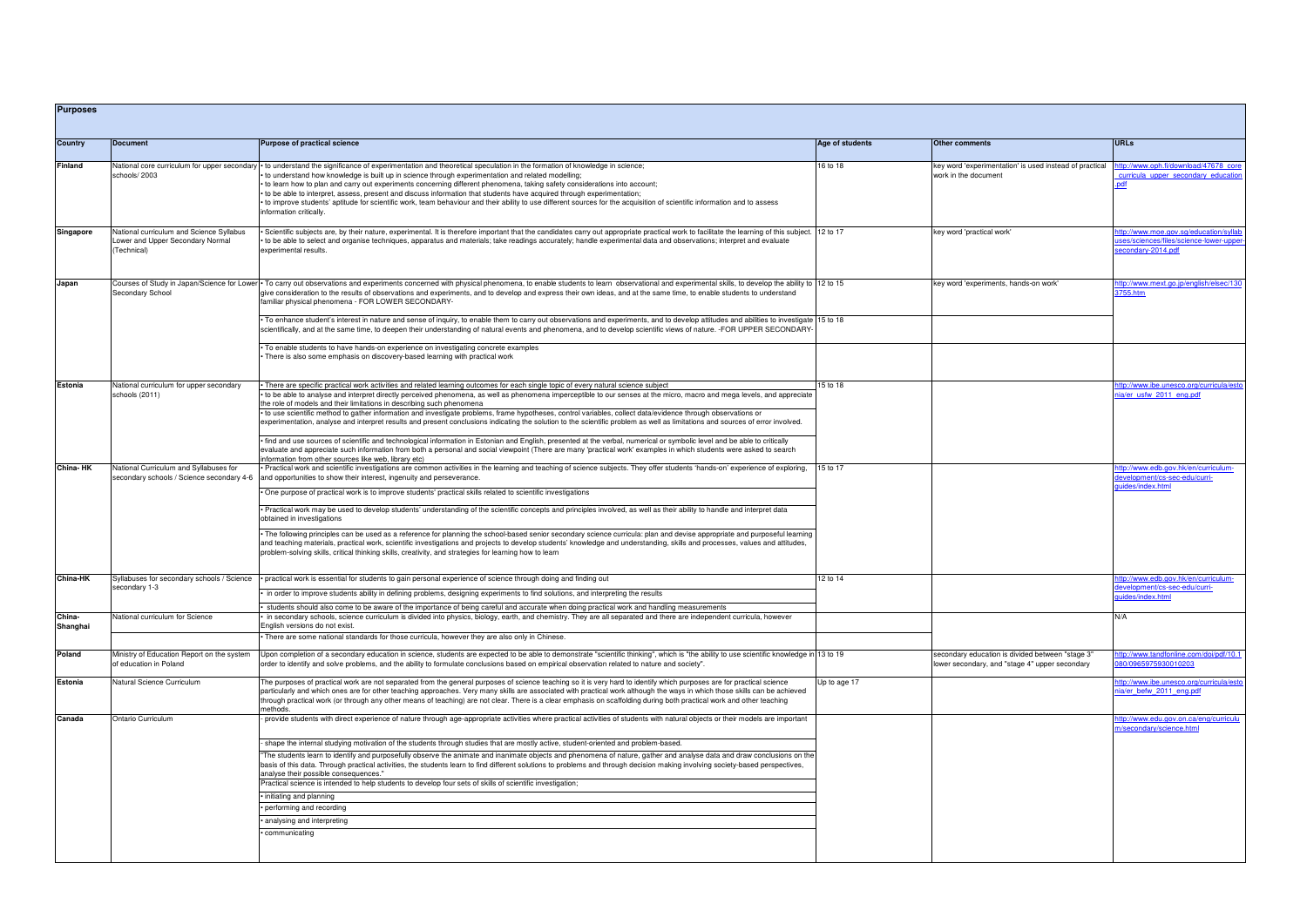| Vietnam                               | Ng, W., & Nguyen, V. T. (2006). Investigating o Activeness                                                                                                                                                                                                                                                                                                                                                                                                               |                                                                                                                                                                                                                                                                                                                                                                                                                                                                                                                                                                                | secondary education: 11-15, high |                                                                                                                                                                                                                                                                   |
|---------------------------------------|--------------------------------------------------------------------------------------------------------------------------------------------------------------------------------------------------------------------------------------------------------------------------------------------------------------------------------------------------------------------------------------------------------------------------------------------------------------------------|--------------------------------------------------------------------------------------------------------------------------------------------------------------------------------------------------------------------------------------------------------------------------------------------------------------------------------------------------------------------------------------------------------------------------------------------------------------------------------------------------------------------------------------------------------------------------------|----------------------------------|-------------------------------------------------------------------------------------------------------------------------------------------------------------------------------------------------------------------------------------------------------------------|
|                                       | the Integration of Everyday Phenomena and                                                                                                                                                                                                                                                                                                                                                                                                                                | o Voluntariness                                                                                                                                                                                                                                                                                                                                                                                                                                                                                                                                                                | school: 15-18                    |                                                                                                                                                                                                                                                                   |
|                                       | Practical Work in Physics Teaching in<br>Vietnamese High Schools. International                                                                                                                                                                                                                                                                                                                                                                                          | o Initiative                                                                                                                                                                                                                                                                                                                                                                                                                                                                                                                                                                   |                                  |                                                                                                                                                                                                                                                                   |
|                                       | Education Journal, 7(1), 36-50.                                                                                                                                                                                                                                                                                                                                                                                                                                          | o Creativity                                                                                                                                                                                                                                                                                                                                                                                                                                                                                                                                                                   |                                  |                                                                                                                                                                                                                                                                   |
|                                       |                                                                                                                                                                                                                                                                                                                                                                                                                                                                          | To develop critical thinking                                                                                                                                                                                                                                                                                                                                                                                                                                                                                                                                                   |                                  |                                                                                                                                                                                                                                                                   |
|                                       |                                                                                                                                                                                                                                                                                                                                                                                                                                                                          |                                                                                                                                                                                                                                                                                                                                                                                                                                                                                                                                                                                |                                  |                                                                                                                                                                                                                                                                   |
| South Korea                           | Swain, J., Monk, M., & Johnson, S. (1999). A                                                                                                                                                                                                                                                                                                                                                                                                                             | To generate enthusiasm for the sciences<br>· To develop scientific thinking                                                                                                                                                                                                                                                                                                                                                                                                                                                                                                    | 13-19                            |                                                                                                                                                                                                                                                                   |
|                                       | comparative study of attitudes to the aims of<br>practical work in science education in Egypt,<br>Korea and the UK. International Journal of<br>Science Education, 21(12), 1311-1323.<br>Kang, S., Scharmann, L. C., & Noh, T.                                                                                                                                                                                                                                           | Improve critical reasoning<br>Develop students' abilities to use research methods<br>Build capacity of students to act as reasonable citizens in everyday life                                                                                                                                                                                                                                                                                                                                                                                                                 |                                  |                                                                                                                                                                                                                                                                   |
|                                       | (2005). Examining students' views on the<br>nature of science: Results from Korean 6th,<br>8th, and 10th graders. Science Education,<br>89(2), 314-334.                                                                                                                                                                                                                                                                                                                  |                                                                                                                                                                                                                                                                                                                                                                                                                                                                                                                                                                                |                                  |                                                                                                                                                                                                                                                                   |
|                                       | Kim, H.-B., Fisher, D. L., & Fraser, B. J.<br>(2010). Classroom Environment and<br>Teacher Interpersonal Behaviour in<br>Secondary Science Classes in Korea.<br>Evaluation & Research in Education<br>Shim, K.C.; Moon, S.H.; Kil, J.H. and Kim, K<br>(2014). 'Secondary Science Teachers' Views<br>about Purposes of Practical Works in School<br>Science'. International Journal of Social,<br>Education, Economics and Management<br>Engineering, 8(7), pp. 2131-2134 |                                                                                                                                                                                                                                                                                                                                                                                                                                                                                                                                                                                |                                  |                                                                                                                                                                                                                                                                   |
| <b>IGCSE</b>                          | 2015 Syllabus                                                                                                                                                                                                                                                                                                                                                                                                                                                            | Experimental work within science education • gives candidates first-hand experience of phenomena • enables candidates to acquire practical skills • provides candidates<br>with the opportunity to plan and carry out investigations into practical problems.                                                                                                                                                                                                                                                                                                                  |                                  |                                                                                                                                                                                                                                                                   |
| International<br><b>Baccalaureate</b> | <b>IBO</b> curriculum<br>http://www.ibo.org/en/programmes/diploma-<br>programme/curriculum/sciences/chemistry/                                                                                                                                                                                                                                                                                                                                                           | The sciences are taught practically. Students have opportunities to design investigations, collect data, develop manipulative skills, analyse results, collaborate with peers<br>and evaluate and communicate their findings. The investigations may be laboratory based or they may make use of simulations and databases. Students develop the skills<br>to work independently on their own design, but also collegiately, including collaboration with schools in different regions, to mirror the way in which scientific research is<br>conducted in the wider community. | 16 to 19                         |                                                                                                                                                                                                                                                                   |
| England                               | Science programmes of study: key stage 3<br>National curriculum in England                                                                                                                                                                                                                                                                                                                                                                                               | Most of the learning about science should be done through the use of first-hand practical experience and students must be able to:                                                                                                                                                                                                                                                                                                                                                                                                                                             | 11 to 14                         |                                                                                                                                                                                                                                                                   |
|                                       |                                                                                                                                                                                                                                                                                                                                                                                                                                                                          | ask questions and develop a line of enquiry based on observations of the real world, alongside prior knowledge and experience                                                                                                                                                                                                                                                                                                                                                                                                                                                  |                                  |                                                                                                                                                                                                                                                                   |
|                                       |                                                                                                                                                                                                                                                                                                                                                                                                                                                                          | select, plan and carry out the most appropriate types of scientific enquiries to test predictions, including identifying independent, dependent and control variables, where<br>appropriate                                                                                                                                                                                                                                                                                                                                                                                    |                                  |                                                                                                                                                                                                                                                                   |
|                                       |                                                                                                                                                                                                                                                                                                                                                                                                                                                                          | make and record observations and measurements using a range of methods for different investigations; and evaluate the reliability of methods and suggest possible<br>improvements                                                                                                                                                                                                                                                                                                                                                                                              |                                  |                                                                                                                                                                                                                                                                   |
|                                       | Science programmes of study: key stage 4<br>National curriculum in England                                                                                                                                                                                                                                                                                                                                                                                               | recognise when to apply a knowledge of sampling techniques to ensure any samples collected are representative                                                                                                                                                                                                                                                                                                                                                                                                                                                                  | 14 to 16                         |                                                                                                                                                                                                                                                                   |
|                                       |                                                                                                                                                                                                                                                                                                                                                                                                                                                                          | make and record observations and measurements using a range of apparatus and methods                                                                                                                                                                                                                                                                                                                                                                                                                                                                                           |                                  |                                                                                                                                                                                                                                                                   |
| Scotland                              | Curriculum for Excellence - Sciences:                                                                                                                                                                                                                                                                                                                                                                                                                                    | evaluate methods and suggesting possible improvements and further investigations.<br>to develop skills of scientific inquiry and investigation                                                                                                                                                                                                                                                                                                                                                                                                                                 | 3 to 18                          | Scotland does not                                                                                                                                                                                                                                                 |
|                                       | Principles and practice                                                                                                                                                                                                                                                                                                                                                                                                                                                  | to motivate for progressively developing skills, knowledge, understanding and attitudes<br>to develop understanding of scientific concepts                                                                                                                                                                                                                                                                                                                                                                                                                                     |                                  | sense. They have<br>aims to achieve a<br>Scotland by provid<br>enriched curriculu<br>curriculum as sucl<br>list of topics should<br>topics should be ta<br>2010. We used th<br>and Good Practice<br>upon the purpose:<br>curriculum area ar<br>learning and teach |
|                                       | Curriculum for Excellence - Good Practice<br>Examples                                                                                                                                                                                                                                                                                                                                                                                                                    | to develop team working skills<br>to improve practical skills and have knowledge of up-to-date equipment<br>(with appropriate following discussions) to be able to access a conceptually difficult area of the sciences                                                                                                                                                                                                                                                                                                                                                        |                                  |                                                                                                                                                                                                                                                                   |
| Wales                                 | Science in National Curriculum for Wales:<br>Key Stages 3-4                                                                                                                                                                                                                                                                                                                                                                                                              | to develop students' practical, problem solving and enquiry skills                                                                                                                                                                                                                                                                                                                                                                                                                                                                                                             | 11 to 16                         |                                                                                                                                                                                                                                                                   |
|                                       |                                                                                                                                                                                                                                                                                                                                                                                                                                                                          | to be able to plan to test a scientific idea, answer a scientific question, solve a scientific problem, and collect data from primary or secondary sources                                                                                                                                                                                                                                                                                                                                                                                                                     |                                  |                                                                                                                                                                                                                                                                   |
|                                       |                                                                                                                                                                                                                                                                                                                                                                                                                                                                          | to support working accurately and safely both individually and with others                                                                                                                                                                                                                                                                                                                                                                                                                                                                                                     |                                  |                                                                                                                                                                                                                                                                   |
|                                       |                                                                                                                                                                                                                                                                                                                                                                                                                                                                          | to have an opportunity to evaluate methods of collection of data and consider their validity and reliability as evidence                                                                                                                                                                                                                                                                                                                                                                                                                                                       |                                  |                                                                                                                                                                                                                                                                   |

| lary education: 11-15, high<br>15-18 |                                                                                                                                                                                                                                                                                                                                                                                                                                                                                                                                                                                                                       | http://eric.ed.gov/?id=EJ847202                                                                                                                                                         |
|--------------------------------------|-----------------------------------------------------------------------------------------------------------------------------------------------------------------------------------------------------------------------------------------------------------------------------------------------------------------------------------------------------------------------------------------------------------------------------------------------------------------------------------------------------------------------------------------------------------------------------------------------------------------------|-----------------------------------------------------------------------------------------------------------------------------------------------------------------------------------------|
|                                      |                                                                                                                                                                                                                                                                                                                                                                                                                                                                                                                                                                                                                       |                                                                                                                                                                                         |
|                                      |                                                                                                                                                                                                                                                                                                                                                                                                                                                                                                                                                                                                                       |                                                                                                                                                                                         |
|                                      |                                                                                                                                                                                                                                                                                                                                                                                                                                                                                                                                                                                                                       | http://www.tandfonline.com/doi/abs/10.1<br>080/095006999290093                                                                                                                          |
|                                      |                                                                                                                                                                                                                                                                                                                                                                                                                                                                                                                                                                                                                       | http://www.researchgate.net/profile/Law                                                                                                                                                 |
|                                      |                                                                                                                                                                                                                                                                                                                                                                                                                                                                                                                                                                                                                       | rence Scharmann/publication/2298825<br>73 Examining students' views on the<br>nature of science Results from Kor<br>ean 6th 8th and 10th graders/links/5<br>43fc80d0cf21227a11b7cc8.pdf |
|                                      |                                                                                                                                                                                                                                                                                                                                                                                                                                                                                                                                                                                                                       | http://www.tandfonline.com/doi/abs/10.1<br>080/09500790008666958                                                                                                                        |
|                                      |                                                                                                                                                                                                                                                                                                                                                                                                                                                                                                                                                                                                                       | http://www.waset.org/publications/9998<br>785                                                                                                                                           |
|                                      |                                                                                                                                                                                                                                                                                                                                                                                                                                                                                                                                                                                                                       | http://www.cie.org.uk/images/128426-                                                                                                                                                    |
|                                      |                                                                                                                                                                                                                                                                                                                                                                                                                                                                                                                                                                                                                       | 2015-syllabus.pdf                                                                                                                                                                       |
| 9                                    |                                                                                                                                                                                                                                                                                                                                                                                                                                                                                                                                                                                                                       | http://www.ibo.org/en/programmes/diplo<br>ma-<br>programme/curriculum/sciences/chemis<br>try/                                                                                           |
| 4                                    |                                                                                                                                                                                                                                                                                                                                                                                                                                                                                                                                                                                                                       | https://www.gov.uk/government/uploads<br>system/uploads/attachment_data/file/3<br>35174/SECONDARY national curriculu<br>m - Science 220714.pdf                                          |
|                                      |                                                                                                                                                                                                                                                                                                                                                                                                                                                                                                                                                                                                                       |                                                                                                                                                                                         |
| 6                                    |                                                                                                                                                                                                                                                                                                                                                                                                                                                                                                                                                                                                                       | https://www.gov.uk/government/uploads<br>/system/uploads/attachment_data/file/3<br>81380/Science KS4 PoS 7 Novembe<br>r 2014.pdf                                                        |
|                                      | Scotland does not have a curriculum in the traditional<br>sense. They have Curriculum for Excellence which<br>aims to achieve a transformation in education in<br>Scotland by providing a coherent, more flexible and<br>enriched curriculum from 3 to 18 but it is not a<br>curriculum as such. It does not provide a prescriptive<br>list of topics should be taught or at what stage those<br>topics should be taught. It was introduced in August<br>2010. We used the principles and practice in Science<br>and Good Practice in Science documents. They touch<br>upon the purposes of practical work within the | https://www.educationscotland.gov.uk/l<br>mages/sciences principles practice to<br>m4-540396.pdf                                                                                        |
|                                      | curriculum area and offer guidance on aspects of<br>learning and teaching as well as assessment.                                                                                                                                                                                                                                                                                                                                                                                                                                                                                                                      | http://www.educationscotland.gov.uk/Im<br>ages/Science3to18v4 tcm4-731895.pdf                                                                                                           |
| 6                                    |                                                                                                                                                                                                                                                                                                                                                                                                                                                                                                                                                                                                                       | http://learning.gov.wales/docs/learningw<br>ales/publications/140624-science-in-the-                                                                                                    |
|                                      |                                                                                                                                                                                                                                                                                                                                                                                                                                                                                                                                                                                                                       | national-curriculum-en.pdf                                                                                                                                                              |
|                                      |                                                                                                                                                                                                                                                                                                                                                                                                                                                                                                                                                                                                                       |                                                                                                                                                                                         |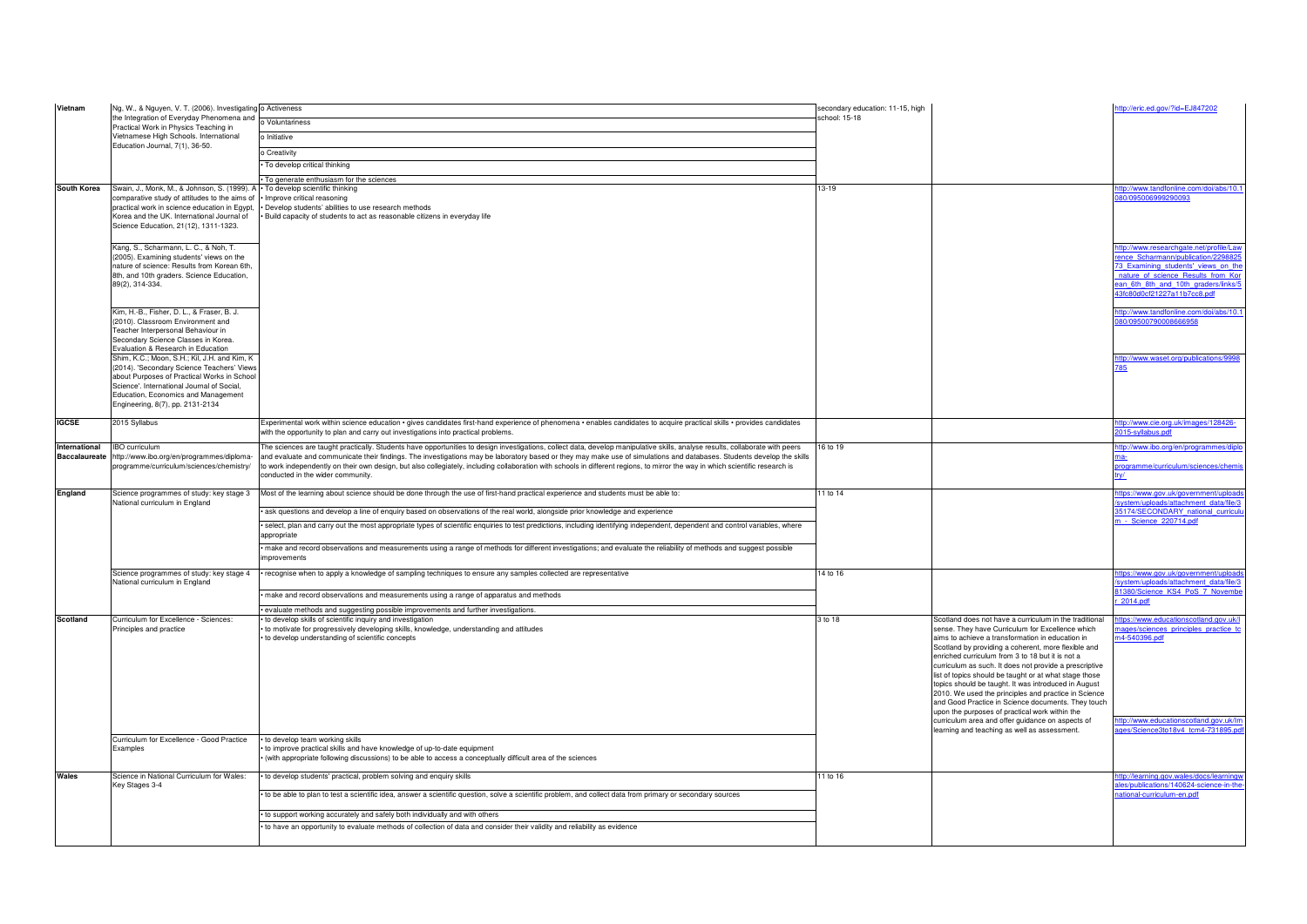| N. Ireland | Northern Ireland National Curriculum:<br>Science Key Stage 3-4 | • to increase motivation, support collaborative working and connect learning about Science to the real world          | 11 to | ttp://www.nicurriculum.org.uk/docs/k<br>stage 3/areas of learni |
|------------|----------------------------------------------------------------|-----------------------------------------------------------------------------------------------------------------------|-------|-----------------------------------------------------------------|
|            |                                                                | • to develop students' thinking skills and personal capabilities                                                      |       |                                                                 |
|            |                                                                | • to develop a range of practical skills when undertaking experiments, including the safe use of scientific equipment |       | .ittp://ccea.org.uk/curriculum/key_star                         |
|            |                                                                | • to develop inquiry skills such as planning investigations, collecting appropriate data and reporting                |       |                                                                 |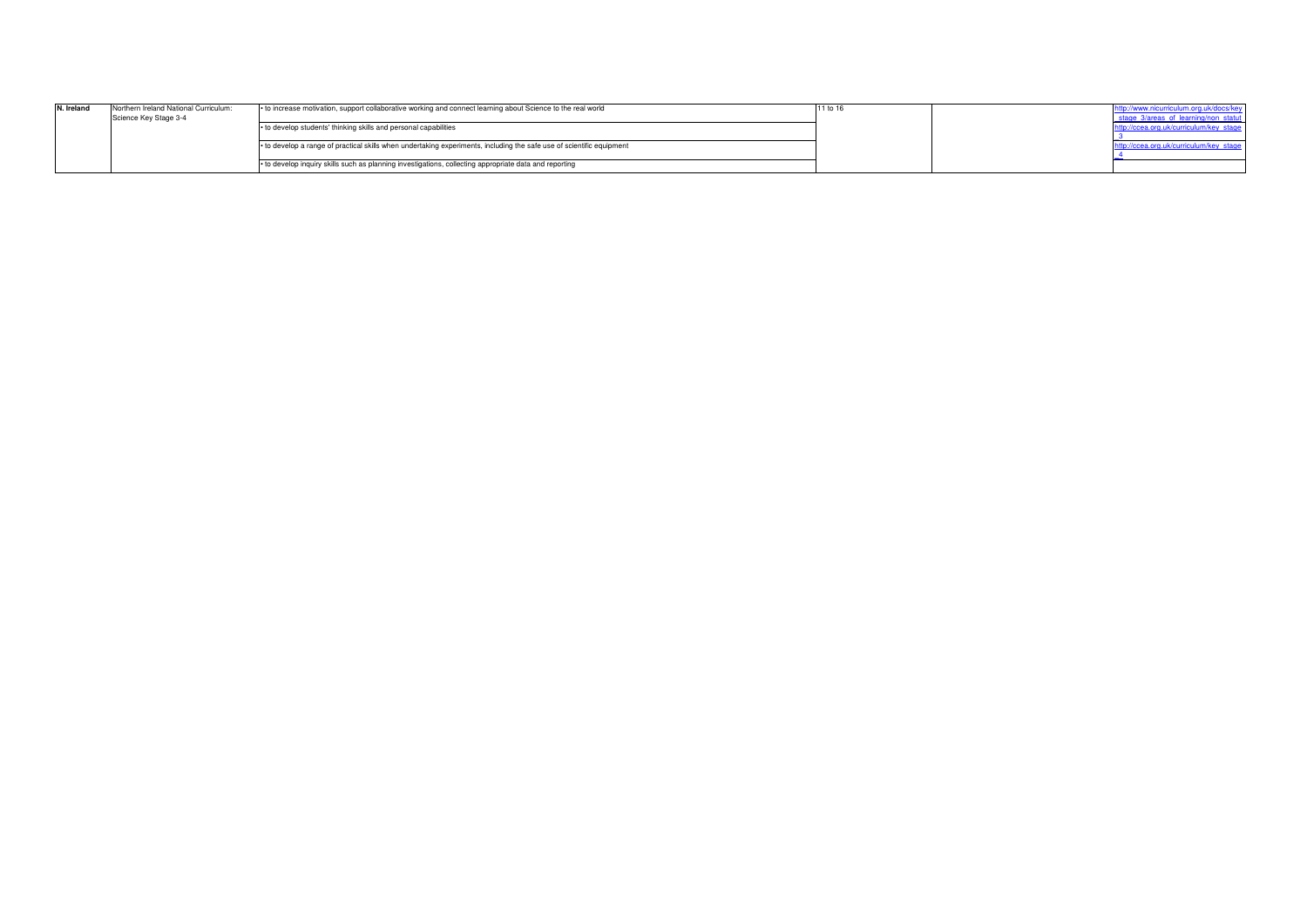| <b>Studies</b>                                                                                                                                                                                                                                                                                   |                                                                                                                                                                                                                                                                                                                                                                                                                         |                                                                                                                                                                                                                                                                                                                                                                                                                                                                                                                                                                                                                                                                                                                                                                                                                                                                                |         |                                                                                             |                                                                                                                                                                                                                                                                                                                                                                                                                                                                                                                                                                                                                                                                                                                                                                                                                                                                                                                                                                                                                                                                          |                                                                                                                                                                                                              |                                                                                                                                                                                                                                                                                                                                                                                                                              |                                                                                   |
|--------------------------------------------------------------------------------------------------------------------------------------------------------------------------------------------------------------------------------------------------------------------------------------------------|-------------------------------------------------------------------------------------------------------------------------------------------------------------------------------------------------------------------------------------------------------------------------------------------------------------------------------------------------------------------------------------------------------------------------|--------------------------------------------------------------------------------------------------------------------------------------------------------------------------------------------------------------------------------------------------------------------------------------------------------------------------------------------------------------------------------------------------------------------------------------------------------------------------------------------------------------------------------------------------------------------------------------------------------------------------------------------------------------------------------------------------------------------------------------------------------------------------------------------------------------------------------------------------------------------------------|---------|---------------------------------------------------------------------------------------------|--------------------------------------------------------------------------------------------------------------------------------------------------------------------------------------------------------------------------------------------------------------------------------------------------------------------------------------------------------------------------------------------------------------------------------------------------------------------------------------------------------------------------------------------------------------------------------------------------------------------------------------------------------------------------------------------------------------------------------------------------------------------------------------------------------------------------------------------------------------------------------------------------------------------------------------------------------------------------------------------------------------------------------------------------------------------------|--------------------------------------------------------------------------------------------------------------------------------------------------------------------------------------------------------------|------------------------------------------------------------------------------------------------------------------------------------------------------------------------------------------------------------------------------------------------------------------------------------------------------------------------------------------------------------------------------------------------------------------------------|-----------------------------------------------------------------------------------|
| <b>Article</b>                                                                                                                                                                                                                                                                                   | <b>Statement of purpose</b>                                                                                                                                                                                                                                                                                                                                                                                             | Methodology                                                                                                                                                                                                                                                                                                                                                                                                                                                                                                                                                                                                                                                                                                                                                                                                                                                                    | Country | Age of students                                                                             | <b>Key findings</b>                                                                                                                                                                                                                                                                                                                                                                                                                                                                                                                                                                                                                                                                                                                                                                                                                                                                                                                                                                                                                                                      | Incl/excl & why                                                                                                                                                                                              | Other comments                                                                                                                                                                                                                                                                                                                                                                                                               | <b>URLs</b>                                                                       |
| AAPT. (1998). Goals of the introductory physics laboratory.<br>American Journal of Physics, 66(6), 483-486.                                                                                                                                                                                      | To establish generally accepted goals for using laboratories in teaching physics                                                                                                                                                                                                                                                                                                                                        | Discussions with experts in physics education and expert physics teachers                                                                                                                                                                                                                                                                                                                                                                                                                                                                                                                                                                                                                                                                                                                                                                                                      | USA     | 16 and above                                                                                | The report suggested five categories for the purposes of practical work in physics teaching Recommend inclusion: the report is an<br>which are 1) The art of experimentation; 2) Experimental and analytical skills; 3) Conceptual important contribution to attempts to<br>learning; 4) Understanding the basis of knowledge in physics; 5) Developing collaborative categorise the purposes of practical<br>learning skills.                                                                                                                                                                                                                                                                                                                                                                                                                                                                                                                                                                                                                                           |                                                                                                                                                                                                              | This publication was not the outcome of a Delphi<br>study of the expert community but it was rather the<br>outcome of discussions held<br>among the members of the committees involved in an<br>official meeting.                                                                                                                                                                                                            | ttp://www.aapt.org/Resources/policy/goa<br>oflabs.cfm                             |
| Abdullah, M., Mohamed, N., & Ismail, Z. H. (2009). The effect<br>of an individualized laboratory approach through microscale<br>chemistry experimentation on students' understanding of<br>chemistry concepts, motivation and attitudes. Chemistry<br>Education Research and Practice, 10, 53-61 | To investigate whether the use of an individualized approach<br>hrough microscale chemistry experiments in secondary schools can increase students'<br>understanding of chemistry concepts, improve attitude towards chemistry practical work and<br>motivation.                                                                                                                                                        | experimental design with pre-test post-test / Two comparable groups of Form Malaysia<br>Four students (16 years old) participated. The<br>students in the experimental group (83) worked individually on ten microscale<br>chemistry experiments, whereas the control group (87) worked in groups on<br>traditional experiments both for a period of 8 weeks. Pre and post tests were<br>conducted before and after the treatment for both groups. Four instruments:<br>chemistry concept tests, attitude towards chemistry laboratory work<br>questionnaire, motivation questionnaire and interviews. Both the pre and post<br>tests consisted of 25 multiple-choice and two structured questions based on<br>the Form Four chemistry syllabus and covered the first three topics:<br>introduction to chemistry, structure of the atom and formula and chemical<br>equations. |         |                                                                                             | If the microscale approach can increase understanding of chemistry concepts, however,<br>there was no significant difference in attitude and motivation among the students. Teachers assessment of the impact of<br>and students both had a positive view of microscale experiments. Suggests microscale<br>approach does not compromise understanding and attitudes/motivation, but saves on<br>resourcing.                                                                                                                                                                                                                                                                                                                                                                                                                                                                                                                                                                                                                                                             | Recommend inclusion: paper is a robus<br>individualising practical work                                                                                                                                      |                                                                                                                                                                                                                                                                                                                                                                                                                              | <u>tp://pubs.rsc.org/en/Content/ArticleLan</u><br>1/2009/RP/B901461F#!divAbstract |
| Abrahams, I. and Reiss, M. J. (2012). Practical work: Its<br>effectiveness in primary and secondary schools in England. J.<br>Res. Sci. Teach., 49(8) 1035-1055.                                                                                                                                 | Report of the baseline stage of the evaluation of a national project (Getting Practical: Improving Practical<br>Work in Science-IPWiS) designed to improve the effectiveness of practical work in both primary and<br>secondary schools in England.                                                                                                                                                                     | A multi-site case study approach (10 primary schools, 20 secondary; 857<br>tudents) employing a condensed fieldwork strategy was used in which data<br>were collected, using audiotape-recorded discussions, interviews, and<br>observational field notes.                                                                                                                                                                                                                                                                                                                                                                                                                                                                                                                                                                                                                     | ngland  | 11 to 18                                                                                    | In both primary and secondary schools, the widespread use of highly structured "recipe"<br>style tasks meant that practical work was highly effective in enabling students ( $n = 857$ ) to<br>do what the teacher intended. Whilst tasks in primary schools tended to be shorter than in<br>secondary schools, with more time devoted to helping students understand the meaning of<br>new scientific words, neither primary nor secondary teachers' lesson plans incorporated<br>explicit strategies to assist students in making links between their observations and scientific                                                                                                                                                                                                                                                                                                                                                                                                                                                                                      | Recommend inclusion                                                                                                                                                                                          | Rich detail from the case study schools although<br>unclear how schools, teachers, students chosen. No<br>quantitative component. Read in conjunction with<br>Abrahams, Reiss & Sharpe (2014)                                                                                                                                                                                                                                | o://onlinelibrary.wiley.com/doi/10.1002/<br>a.21036/abstract                      |
| Abrahams, I., & Millar, R. (2008). Does practical work really<br>work? A study of the effectiveness of practical work as a<br>teaching and learning method in school science. International<br>Journal of Science Education, 30(14), 1945-1969.                                                  | The purpose of the study is to measure how effective practical work, as it is actually carried out in science Study based on the analysis of a sample of 25 'typical' science lessons in 8 England<br>lasses in England for 11 year-old to 16 year-old students, is in enhancing students' knowledge and<br>understanding, either of the natural world or of the processes and practices of scientific enquiry (p.1946- | different schools involving practical work in English secondary schools. Data<br>took the form of observational field notes and tape-recorded interviews with<br>eachers and students. The analysis used a model of effectiveness based or<br>the work of Millar et al. and Tiberghien". (p. 1945)                                                                                                                                                                                                                                                                                                                                                                                                                                                                                                                                                                             |         |                                                                                             | 11 to 16 year olds The teachers' focus in the lessons observed "was predominantly on developing students'<br>substantive scientific knowledge, rather than on developing understanding of scientific<br>enquiry procedures. Practical work was generally effective in getting students to do what is multiple sources and their take on the<br>intended with physical objects, but much less effective in getting them to use the intended purpose of practical work in science<br>scientific ideas to guide their actions and reflect upon the data they collect. There was little education, but the authors' own surveys interview. Student interviewing v ad hoc. No interview<br>evidence that the cognitive challenge of linking observables to ideas is recognized by those also contribute to an understanding of<br>who design practical activities for science lessons. Tasks rarely incorporated explicit<br>strategies to help students to make such links, or were presented in class in ways that<br>reflected the size of the learning demand." (p. 1945) | Recommend inclusion: Not only does<br>the limitations of practical work when it is<br>not tied explicitly to demonstrable<br>learning outcomes.                                                              | Many useful observations. However, we need to<br>the piece provide a detailed overview of comment on quality of study: 8 schools approached - no<br>detail of how selected. Nor of how lesson observed<br>chosen, beyond availability of teacher for pre/post<br>schedules provided.                                                                                                                                         | ttp://www.rhodes.aegean.gr/ptde/labs/la<br>e/downloads/cti/Does Practical Work.pd |
| Abrahams, I., & Saglam, M. (2010). A study of teachers' views<br>on practical work in secondary<br>schools in England and Wales. International<br>Journal of Science Education, 32(6), 753-768.                                                                                                  | This study examined whether there had been any changes in the relative importance of the aims science<br>teachers assign to the use of practical work, across the full secondary age range (11-18), since the last<br>such national survey undertaken by Kerr 46 years ago.                                                                                                                                             | A stratified sample of representative schools was used in which 912 teachers<br>vere sent a questionnaire on their views towards the use of practical work in Wales<br>science with a total of 393 responses (42.5%) received.                                                                                                                                                                                                                                                                                                                                                                                                                                                                                                                                                                                                                                                 |         | England and Secondary (11-18)<br>teachers were<br>surveyed                                  | Whilst there have been substantial changes in teachers' views about the relative<br>importance of ten defined aims of practical work at Key Stages 4 and 5 (age 15-18) there statistical comparison of teachers' views<br>have been no substantial changes at Key Stage 3 (age 11-14).                                                                                                                                                                                                                                                                                                                                                                                                                                                                                                                                                                                                                                                                                                                                                                                   | lecommend exclusion: the study make<br>vs 46 years ago rather than clear<br>explication of the current rank order. Its<br>results are also specific to the England &<br>Wales context so hard to generalise. |                                                                                                                                                                                                                                                                                                                                                                                                                              | p://www.tandfonline.com/doi/abs/10.10<br>09500690902777410                        |
| 'Getting Practical: Improving Practical Work in Science'<br>continuing professional development programme on teachers'<br>ideas and practice in science practical work, Research in<br>Science & Technological Education, 32:3, 263-280, DOI:<br>10.1080/02635143.2014.931841                    | Abrahams, I; Reiss, M. J & Sharpe, R. (2014) The impact of the To evaluate the impact of the Getting Practical: Improving Practical<br>Work in Science CPD programme on teachers' ideas and practice in science<br>practical work in primary and secondary schools in England.                                                                                                                                          | The study employed a condensed fieldwork strategy with data collected using England<br>interviews, observational field notes and pre- and post-CPD training<br>observations in practical lessons within 20 schools (from original baseline of                                                                                                                                                                                                                                                                                                                                                                                                                                                                                                                                                                                                                                  |         | 8 primary (students<br>aged 5-11 years)<br>12 secondary<br>(students aged<br>$11-18$ years) | Whilst the CPD programme was effective in getting teachers to reflect<br>on the ideas associated with the Getting Practical programme, it was much less<br>effective in bringing about changes in actual teaching practice.                                                                                                                                                                                                                                                                                                                                                                                                                                                                                                                                                                                                                                                                                                                                                                                                                                              | Recommend inclusion: the study<br>provides useful insight about how<br>their students in school science<br>laboratory experiences                                                                            | The CPD programme analysed was very short and it is http://dx.doi.org/10.1080/02635143.2014<br>hard to relate observed changes directly to the CPD<br>teachers might be assisted in engaging programme itself. The research sample has suffered<br>considerable attrition since the baseline (from 30 to 20<br>schools) and there is no detail of how observed lessons<br>were chosen: both of these may be sources of bias. | 331841                                                                            |
| Apedoe, X. S., & Schunn, C. D. (2013). Strategies for success:<br>uncovering what makes students successful in design and<br>learning. Instructional Science: An International Journal of the<br>Learning Sciences, 41, 773-791.                                                                 | This study takes a first step at systematically delving into the issue of bridging<br>the design-science gap by examining the problem-solving strategies that students are using<br>when they solve a prototypical design task.                                                                                                                                                                                         | Videotaped performance assessments of high<br>and low performing teams were analysed in depth.                                                                                                                                                                                                                                                                                                                                                                                                                                                                                                                                                                                                                                                                                                                                                                                 |         | 12 to 17                                                                                    | The strategies commonly associated with success in science (e.g., control of variables) did Recommend exclusion: the study does<br>not necessarily lead to success in design. In addition, while both science reasoning<br>strategies and design-focused strategies led to content learning, the content learned was<br>different.                                                                                                                                                                                                                                                                                                                                                                                                                                                                                                                                                                                                                                                                                                                                       | not particularly focus on practical work in<br>science but focuses on design activities<br>which does not necessarily to be in<br>science subjects                                                           |                                                                                                                                                                                                                                                                                                                                                                                                                              | <u>://link.springer.com/article/10.1007/s1</u><br>251-012-9251-4#page-1           |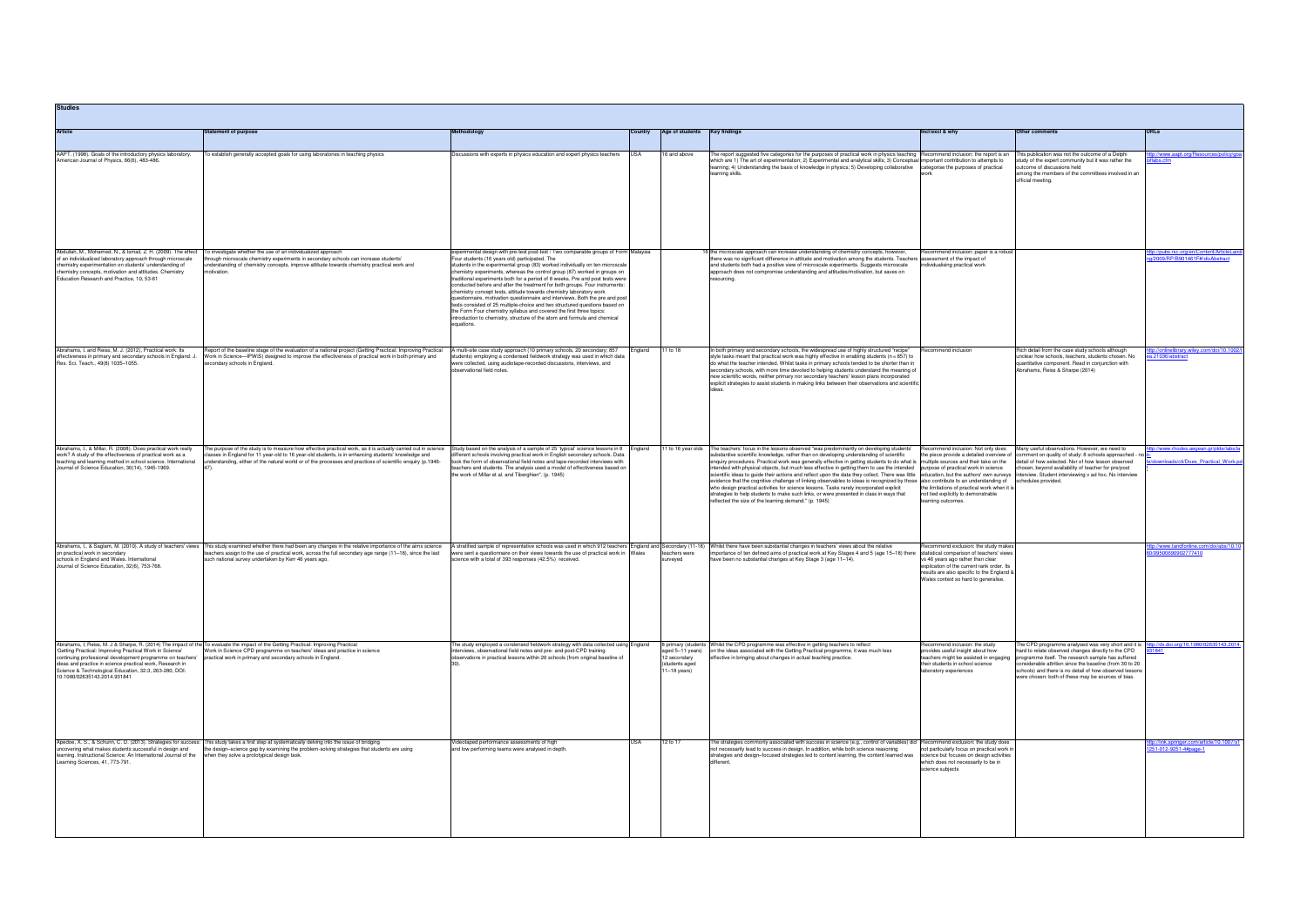| university research laboratories. J. Res. Sci. Teach., 33:<br>1115-1133.                                                                                                                                                                                            | Bleicher, R. E. (1996), High school students learning science in This article reports on a case study of a high school student working as an apprentice in a university<br>esearch laboratory, part of a larger project aimed at evaluating a summer science program. The study<br>examined communication between mentors (scientists) and student and how it constrained or supported<br>earning. | Narrative summaries of the context and range of activities in which the<br>student engaged, transcripts of talk, and excerpts from field notes are<br>reported to support the view of the laboratory as a cultural system.                                                                                                                                                                                                                                                                                                                                                                                                                                                                                                                                           | Australia       |          | The student learned to participate in activities and discourse that were part of the everyday Recommend exclusion: the study<br>practices of members of a research laboratory. Mentors' instructional styles affected both<br>the manner in which the student learned and how he talked about science in public<br>presentations. As programs involving students in research laboratories are becoming more<br>commonplace, it is important to understand the educational opportunities afforded. Further,<br>what high school students are capable of doing and learning in research laboratories has<br>implications for expanding learning goals in the school science curriculum.                                                                                                                                                                                                                                                                                                                                                                                                                                                                                                                         | investigates one single student and the<br>results cannot be generalised                                                                                                                         |                                                                                                                         | c://onlinelibrary.wiley.com/doi/10.10<br>CI)1098<br>736(199612)33:10%3C1115::AID-<br>EA5%3E3.0.CO;2-V/abstract |
|---------------------------------------------------------------------------------------------------------------------------------------------------------------------------------------------------------------------------------------------------------------------|----------------------------------------------------------------------------------------------------------------------------------------------------------------------------------------------------------------------------------------------------------------------------------------------------------------------------------------------------------------------------------------------------|----------------------------------------------------------------------------------------------------------------------------------------------------------------------------------------------------------------------------------------------------------------------------------------------------------------------------------------------------------------------------------------------------------------------------------------------------------------------------------------------------------------------------------------------------------------------------------------------------------------------------------------------------------------------------------------------------------------------------------------------------------------------|-----------------|----------|---------------------------------------------------------------------------------------------------------------------------------------------------------------------------------------------------------------------------------------------------------------------------------------------------------------------------------------------------------------------------------------------------------------------------------------------------------------------------------------------------------------------------------------------------------------------------------------------------------------------------------------------------------------------------------------------------------------------------------------------------------------------------------------------------------------------------------------------------------------------------------------------------------------------------------------------------------------------------------------------------------------------------------------------------------------------------------------------------------------------------------------------------------------------------------------------------------------|--------------------------------------------------------------------------------------------------------------------------------------------------------------------------------------------------|-------------------------------------------------------------------------------------------------------------------------|----------------------------------------------------------------------------------------------------------------|
| in microchemistry. Pure Applied Chemistry, 73(7), 1215-1219 promote a small-scale, low-cost approach.                                                                                                                                                               | Bradley, J. D. (2001). UNESCO/IUPAC-CTC Global program To investigate the microchemistry program which started four years ago and aims to                                                                                                                                                                                                                                                          | Observations of the pilot applications of the microchemistry programme.<br>Descriptive and limited assessments (as acknowledged by authors)                                                                                                                                                                                                                                                                                                                                                                                                                                                                                                                                                                                                                          | outh Africa N/A |          | The microchemistry has been received enthusiastically in nearly 40 countries now, and pilot Recommend inclusion: Although the<br>projects have been initiated in several of these.                                                                                                                                                                                                                                                                                                                                                                                                                                                                                                                                                                                                                                                                                                                                                                                                                                                                                                                                                                                                                            | study is not a robust investigation of the<br>microchemistry approach, it is valuable<br>recognise the needs and expectations<br>of practical work applications in under-<br>developed countries |                                                                                                                         | p://www.iupac.org/publications/pac/73<br>1215/                                                                 |
| Cuevas, P., Lee, O., Hart, J., & Deaktor, R. (2005). Improving<br>science inquiry with elementary students of diverse<br>backgrounds. Journal of Research in Science Teaching, 42(3), ability among demographic subgroups of students<br>337-357                    | This study examined the impact of an inquiry-based instructional intervention on (a) children's ability to<br>conduct science inquiry overall and to use specific skills in inquiry, and (b) narrowing the gaps in children's                                                                                                                                                                      | Il sessions were audiotaped, videotaped, and transcribed, experimental<br>design / To determine the impact of the instructional intervention on students'<br>ability to conduct inquiry and use the specific skills of the inquiry framework,<br>paired samples t tests were conducted with the responses of the 25 students<br>who completed both pre- and post- elicitations (individually administered<br>practical assessments).                                                                                                                                                                                                                                                                                                                                 |                 | 9 to 13  | Quantitative results demonstrated that the intervention enhanced the inquiry ability of all<br>students regardless of grade, achievement, gender, ethnicity, socioeconomic status (SES),<br>home language, and English proficiency. Particularly, low-achieving, low-SES, and English<br>for Speakers of Other Languages (ESOL) students made impressive gains.                                                                                                                                                                                                                                                                                                                                                                                                                                                                                                                                                                                                                                                                                                                                                                                                                                               | ecommend inclusion                                                                                                                                                                               | small sample size; no comparison group; oral not<br>written assessment; no record of teacher<br>mplementation fidelity. | p://onlinelibrary.wiley.com/doi/10.1002<br>.20053/abstract                                                     |
| Dlodlo, N., & Beyers, R. N. (2014). The Experience of South<br>African High-School Girls in a Fab Lab Environment. Pretoria:<br>African Advanced Institute for Information Communication<br>Technologies.                                                           | To investigate the impact of hands-on learning in women's education in South Africa                                                                                                                                                                                                                                                                                                                | One session of 16 Grade 11 girls doing Fab Lab - observations and<br>nterviews. The methodology was based on a real world situation and a hand<br>on approach.                                                                                                                                                                                                                                                                                                                                                                                                                                                                                                                                                                                                       |                 |          | South Africa Grade 11 (16-17?) Both problem-solving activities and discussions stimulate situational interest. Problem-<br>solving has the potential to make learners aware of their own inadequacies and<br>inconsistencies of their previous knowledge of a topic, thus increasing covert or overt<br>activity aimed at exploring concepts and ideas further. When discussing, learners are<br>engaged in a task that allows them to express their ideas and reflections freely. The Fab<br>Kids learning approach is a classic case of peer mentoring. Peer mentoring involves<br>students helping each other to learn where the responsibility for teaching and learning is<br>placed on learners. Positive experiences predominate in such an environment. The positive<br>aspects include enhancement of learning skills/ intellectual gains and personal growth. Fab<br>Lab participants acquired a number of skills including<br>computer-aided design, research skills, communication skills, teamwork<br>skills, technical drawing skills, writing skills and problem-solving<br>skills. Exposure to technology enhanced the girls' confidence in being<br>able to handle technology-related tasks. | Recommend exclusion: The study deals<br>predominantly with engineering, and so<br>is not directly relevant, though findings<br>nay be relevant to the development<br>section of the report.      |                                                                                                                         | y://researchspace.csir.co.za/dspace/h<br>e/10204/3542                                                          |
| Freedman, M. P. (1997). Relationship among laboratory<br>instruction, attitude towards science, and achievement in<br>science knowledge. Journal of Research in Science Teaching,<br>34(4), 343-357.                                                                | To investigate the use of a hands-on laboratory program as a means of improving student attitude toward 20 physical science classes. 36 weeks. One lab experience a week or no lab USA<br>science and increasing student achievement levels in science knowledge.                                                                                                                                  | experiences (control). Using a post-test-only control group design, curriculum<br>referenced objective examinations were used to measure student<br>achievement in science knowledge, and a post-test Q-sort survey was used<br>to measure student attitude toward science. A one-way analysis of variance<br>compared the groups' differences in achievement and attitude toward<br>science. Analysis of covariance was used to determine the effect of the<br>laboratory treatment on the dependent achievement variable with attitude<br>toward science as the covariable.                                                                                                                                                                                        |                 | 14 to 18 | The findings showed that students who had regular laboratory instruction: (a) scored<br>significantly higher ( $p < .01$ ) on the objective examination of achievement in science<br>knowledge than those who had no laboratory experiences; (b) exhibited a moderate,<br>positive correlation (r = .406) between their attitude toward science and their achievement; and uses robust statistical tests to<br>and (c) scored significantly higher ( $p < .01$ ) on achievement in science knowledge after<br>these scores were adjusted on the attitude toward science covariable.                                                                                                                                                                                                                                                                                                                                                                                                                                                                                                                                                                                                                           | Recommend inclusion: The study is<br>clear in terms of which purposes of<br>practical work are being investigated<br>compare differences                                                         | Control group. Same textbook used.                                                                                      | o://onlinelibrary.wiley.com/doi/10.100<br>736(199704)34:4%3C343::AID-<br>EA5%3E3.0.CO;2-R/abstract             |
| (2000). What is the purpose of this experiment? Or can<br>students learn something from doing experiments?. J. Res. Sci. understand the science content involved in the experiments.<br>Teach., 37: 655-675.                                                        | Hart, C., Mulhall, P., Berry, A., Loughran, J. and Gunstone, R. Describes a unit of laboratory work which was unusual in that the teacher's purpose was to develop<br>students' understanding about the way scientific facts are established with little expectation that they would were:                                                                                                         | Year 10 in all-girls school (n=30). Mixed method approach The data sources Australia<br>classroom observation, and field notes documenting these, throughout the<br>unit of work (lessons over a 6-week period)<br>* paper and pencil class survey administered about half way through the unit<br>(n.22) (see Appendix A)<br>* copies of all student work (including laboratory "reports") (n.30)<br>* individual student interviews at the completion of the unit focusing on<br>students' perceptions of the purpose of the task (n.10, randomly selected)<br>* laboratory group interviews post unit of work (see Appendix B) (laboratory<br>groups, n.4 out of a possible 10 groups; approx. 3 students per group)<br>audiotaped / each analysed appropriately. |                 | 14 to 15 | he unit was very successful from both a cognitive and affective perspective. An important<br>feature was the way in which students gradually came to understand the teacher's purpose<br>as they proceeded through the unit. Authors say there is a danger of over-claiming for<br>practical work and need to manage expectations.                                                                                                                                                                                                                                                                                                                                                                                                                                                                                                                                                                                                                                                                                                                                                                                                                                                                            | tecommend inclusion                                                                                                                                                                              | No comparison group; small-scale; first-named author<br>was teacher involved and had a clear agenda.                    | p://onlinelibrary.wiley.com/doi/10.100<br>098-2736(200009)37:7%3C655::AID-<br>EA3%3E3.0.CO;2-E/abstract        |
| Haslam, C. Y., & Hamilton, R. J. (2010). Investigating the use<br>of integrated instructions to reduce the cognitive load<br>associated with doing practical work in secondary school<br>science. International Journal of Science Education, 32(13),<br>1715-1737. | This study investigated the effects of integrated illustrations on understanding instructions for<br>practical work in science.                                                                                                                                                                                                                                                                    | Experimental design with pre-test post-test. Ninety-six secondary school<br>students who were unfamiliar with the target content knowledge and practical Zealand<br>equipment took part. 46 modified, 50 conventional (control) instruction.                                                                                                                                                                                                                                                                                                                                                                                                                                                                                                                         |                 | 13 to 18 | Modified instructions produced significantly higher levels of performance on task, lower time Recommend inclusion<br>to completion and perceived cognitive load and task difficulty, higher relative efficiency<br>score, and higher post-test scores than the conventional instructions.                                                                                                                                                                                                                                                                                                                                                                                                                                                                                                                                                                                                                                                                                                                                                                                                                                                                                                                     |                                                                                                                                                                                                  | Teachers who didn't want to take part were put in the<br>control group.                                                 | http://dx.doi.org/10.1080/09500690903                                                                          |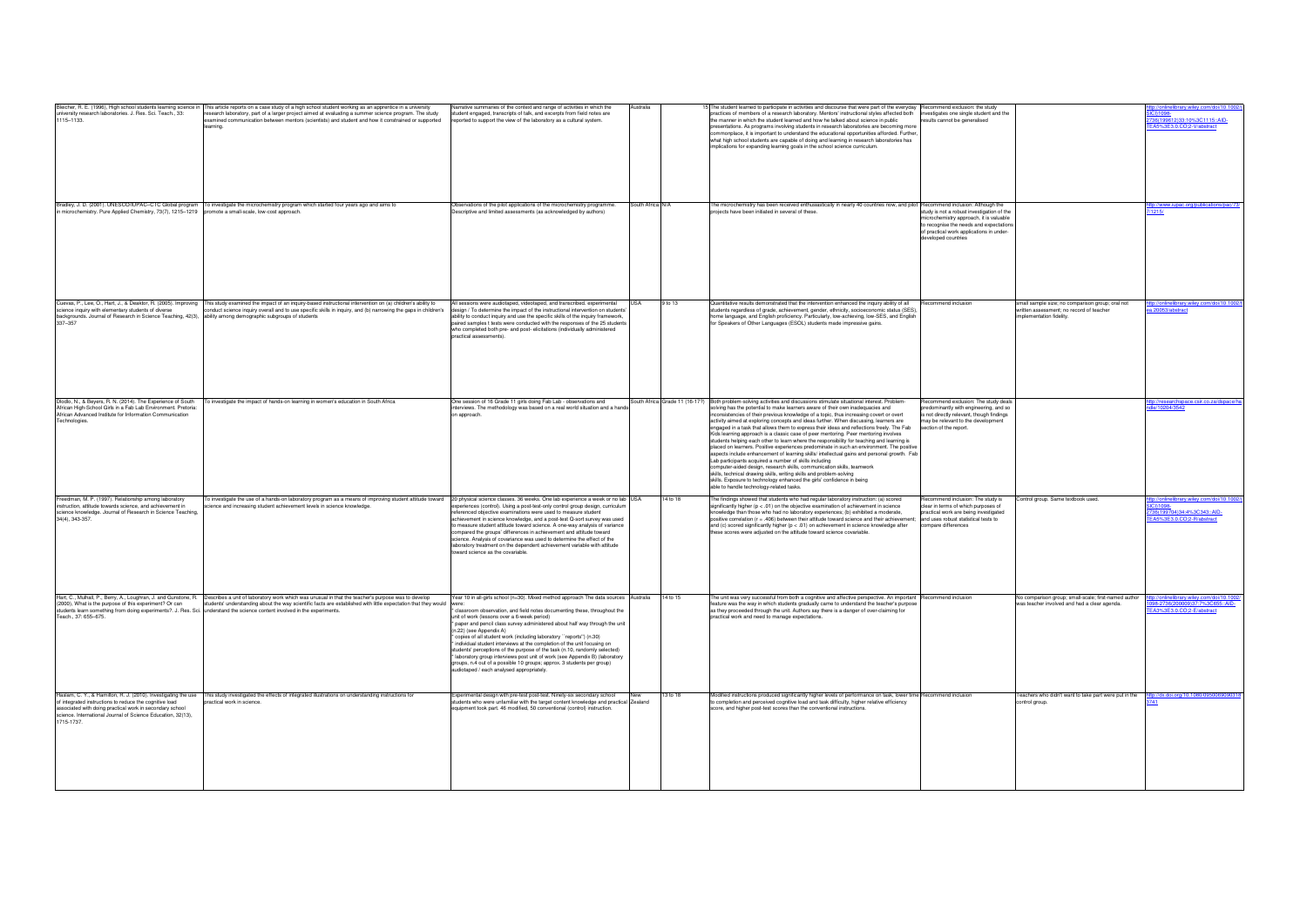| Hofstein, A., Navon, O., Kipnis, M., & Mamlok-Naaman, R.<br>(2005). Developing students' ability to ask more and better<br>questions resulting from inquiry-type chemistry laboratories.<br>Journal of Research in Science Teaching, 42(7), 791-806 | This study focuses on the ability of high-school chemistry students, who learn chemistry through the inquiry Experimental design with 6 classes and 11 students total (55 intervention and Israel<br>approach, to ask meaningful and scientifically sound questions.                                                                                                                                                                                                                                                                                                                      | 56 control students) over 2 years. Assessed by questionnaire after a practical<br>and reading a scientific journal article./ The three common features<br>investigated were (a) the<br>number of questions that were asked by each of the students, (b) the<br>cognitive level of the questions, and (c) the nature of the questions that were<br>chosen by the students, for the purpose of further investigation.<br>questionnaires used in the study were designed by the researchers     | 11 to 18                  | t was found that students in the inquiry group who had experience in asking questions in<br>the chemistry laboratory outperformed the control grouping in their ability to ask more and<br>better questions.                                                                                                                                                                                                                                                                                                                                                                                                                                                                                                                                          | Recommend inclusion                                                                                  | Assessment inherent to treatment (i.e. intervention<br>group had practice posing higher-order questions).<br>Small sample of teachers involved and little about<br>implementation fidelity. But promising evidence to<br>support further investigation. | ://onlinelibrary.wiley.com/doi/10.100<br>.20072/abstract                                                                                                                               |
|-----------------------------------------------------------------------------------------------------------------------------------------------------------------------------------------------------------------------------------------------------|-------------------------------------------------------------------------------------------------------------------------------------------------------------------------------------------------------------------------------------------------------------------------------------------------------------------------------------------------------------------------------------------------------------------------------------------------------------------------------------------------------------------------------------------------------------------------------------------|----------------------------------------------------------------------------------------------------------------------------------------------------------------------------------------------------------------------------------------------------------------------------------------------------------------------------------------------------------------------------------------------------------------------------------------------------------------------------------------------|---------------------------|-------------------------------------------------------------------------------------------------------------------------------------------------------------------------------------------------------------------------------------------------------------------------------------------------------------------------------------------------------------------------------------------------------------------------------------------------------------------------------------------------------------------------------------------------------------------------------------------------------------------------------------------------------------------------------------------------------------------------------------------------------|------------------------------------------------------------------------------------------------------|---------------------------------------------------------------------------------------------------------------------------------------------------------------------------------------------------------------------------------------------------------|----------------------------------------------------------------------------------------------------------------------------------------------------------------------------------------|
| Jaakkola, T., & Nurmi, S. (2008). Fostering elementary school<br>students' understanding of simple electricity by combining<br>simulation and laboratory activities. Journal of Computer<br>Assisted Learning, 24(4), 271-283                       | The aim of this experimental study was to investigate if it would be more beneficial to combine simulation Experimental, pre-test post-test design / Matched by pre-test performances, Finland<br>and laboratory activities than to use them separately in teaching the concepts of simple electricity.                                                                                                                                                                                                                                                                                   | 66 elementary school students from one elementary school were placed into<br>three different learning environments: computer simulation, laboratory<br>exercise and a simulation-laboratory combination. Intervention was 2 hour<br>session. Students worked in pairs. Post-test completed day after. Pre-tests<br>were Raven's Matrices for educative ability and basic domain-specific subject<br>knowledge; post-test was basic subject knowledge repeat plus more<br>advanced questions. | 10 to 11                  | The results showed that the simulation-laboratory combination environment led to<br>statistically greater learning gains than the use of either simulation or laboratory activities<br>alone, and it also promoted students' conceptual understanding most efficiently.                                                                                                                                                                                                                                                                                                                                                                                                                                                                               | Recommend inclusion                                                                                  | Post-test day after - no legacy effect. Small sample                                                                                                                                                                                                    | tp://onlinelibrary.wiley.com/doi/10.1111/<br>729.2007.00259.x/abstract;jsessionid=A<br>3A941472E09FE4C7493C467117689<br>4t01?deniedAccessCustomisedMessa<br>BuserIsAuthenticated=false |
| Jordan, R. C., Ruibal-Villasenor, M., Hmelo-Silver, C. E. and<br>Etkina, E. (2011), Laboratory materials: Affordances or<br>constraints?, J. Res. Sci. Teach., 48: 1010-1025.                                                                       | This study investigates the role of timing and availability of laboratory equipment in the context of two<br>different laboratory exercises.                                                                                                                                                                                                                                                                                                                                                                                                                                              | Uses both case study and an experimental approach / investigate how<br>laboratory materials guide the planning, context, creativity, and timing of<br>ideas shared among students using comparison tests and coding techniques                                                                                                                                                                                                                                                               | <b>IISA</b><br>undergrads | Data support the notion that providing students with laboratory equipment before students<br>plan and consider different experimental approaches can constrain students' ideas and<br>encourage tool-focused solutions to experimental design tasks.                                                                                                                                                                                                                                                                                                                                                                                                                                                                                                  | Recommend exclusion: not school age                                                                  |                                                                                                                                                                                                                                                         | p://onlinelibrary.wiley.com/doi/10.1002<br>a.20418/abstract                                                                                                                            |
| Kanari, Z. and Millar, R. (2004), Reasoning from data: How<br>students collect and interpret data in science investigations. J.<br>Res. Sci. Teach., 41: 748-769.                                                                                   | his study explored the understandings of data and measurement that school students draw upon, and the 60 students from 6 schools. video recording analysis, thematic coding of<br>ways that they reason from data, when carrying out a practical science inquiry task (comparing covariation - interviews<br>i.e. indep variable covaries with dep variable - and non-covariation - where it doesn't).                                                                                                                                                                                    |                                                                                                                                                                                                                                                                                                                                                                                                                                                                                              | 10 to 14<br>ingland       | An analysis of the sample students' performance on the practical tasks and their interview<br>responses showed few differences across task contexts, or with age, in students'<br>reasoning, but significant differences in performance when investigating situations of<br>covariation and non-covariation. Few students in the sample displayed sufficient<br>understanding of measurement error to deal effectively with the latter. Investigations of non-<br>covariation cases revealed, much more clearly than investigations of covariation cases, the<br>students' ideas about data and measurement, and their ways of reasoning from data. Such<br>investigations therefore provide particularly valuable contexts for teaching and research | Recommend inclusion                                                                                  | Rich qualitative data with emphasis on how students<br>analyse data from practicals.                                                                                                                                                                    | ttp://onlinelibrary.wiley.com/doi/10.1002<br>a.20020/abstract                                                                                                                          |
| Kang, S., Scharmann, L. C., & Noh, T. (2005). Examining<br>students' views on the nature of science: Results from Korean<br>6th, 8th, and 10th graders. Science Education, 89(2), 314-334.                                                          | o explore the opinions of secondary school students on the nature and purposes of science                                                                                                                                                                                                                                                                                                                                                                                                                                                                                                 | A multiple choice questionnaire administered to 1702 Korean students                                                                                                                                                                                                                                                                                                                                                                                                                         |                           | South Korea Years 6, 8 and 10 The results indicated some inaccurate views on the theories and nature of science among<br>students                                                                                                                                                                                                                                                                                                                                                                                                                                                                                                                                                                                                                     | Recommend exclusion: use for Korean<br>case study only (insufficient focus on<br>practical science). |                                                                                                                                                                                                                                                         | p://onlinelibrary.wiley.com/doi/10.1002<br>e.20053/abstract                                                                                                                            |
| Keys, C. W., Hand, B., Prain, V. and Collins, S. (1999), Using<br>the Science Writing Heuristic as a Tool for Learning from<br>Laboratory Investigations in Secondary Science. J. Res. Sci.<br>Teach., 36: 1065-1084                                | This article presents and discusses preliminary research on a new heuristic tool for learning from laboratory One teacher, 2 classes with in-depth study of four small groups. Interpretive<br>activities in secondary science.                                                                                                                                                                                                                                                                                                                                                           | techniques using audio and video recordings, pre-study questionnaires and<br>students' written reports.                                                                                                                                                                                                                                                                                                                                                                                      | 13 to 14<br>Greece        | here is evidence that use of the science writing heuristic facilitated students to generate<br>meaning from data, make connections among procedures, data, evidence, and claims, and<br>engage in metacognition. Students' vague understandings of the nature of science at the<br>beginning of the study were modified to more complex, rich, and specific understandings.                                                                                                                                                                                                                                                                                                                                                                           | ecommend inclusion                                                                                   | No comparison group so relative impact unclear.<br>Heuristic was combined with use of small group<br>discussion etc which has shown to be effective in<br>learning, so confounding variables.                                                           | p://onlinelibrary.wiley.com/doi/10.100<br>CI)1098-<br>736(199912)36:10%3C1065::AID-<br>EA2%3E3.0.CO;2-l/abstract                                                                       |
| Kim, H.-B., Fisher, D. L., & Fraser, B. J. (2010). Classroom<br>Environment and Teacher Interpersonal Behaviour in<br>Education, 14(1), 3-22.                                                                                                       | The three objectives of the study were to provide validation data for the Korean versions of the WIHIC and The questionnaires were administered to 543 students in 12 different Korean South Korea<br>QTI, investigate associations between students' attitude to science and their perceptions of the classroom schools. The cross-cultural validity of the WIHIC and the QTI was supported<br>Secondary Science Classes in Korea. Evaluation & Research in environment as assessed by the WIHIC and the QTI, and investigate gender-related differences in the<br>students' perceptions |                                                                                                                                                                                                                                                                                                                                                                                                                                                                                              |                           | here were positive relationships of classroom environment and interpersonal teacher<br>behaviour with students' attitudinal outcome. Relative to girls, boys perceived their learning case study, but content not relevant for<br>environments and their teachers' interpersonal behaviour more favourably and reported<br>more favourable attitudes toward their science classes. Generally, students' perceptions of science)<br>the learning environment and the teachers' interpersonal behaviour suggest that students<br>should receive more teacher support and involvement in the teaching/learning process and<br>cooperate with other students more than at present.                                                                        | Recommend exclusion: use for Korean<br>general review (not focused on practical                      |                                                                                                                                                                                                                                                         | t <mark>p://www.tandfonline.com/doi/abs/10.1</mark><br>//09500790008666958#.VRhjBfnF9i8                                                                                                |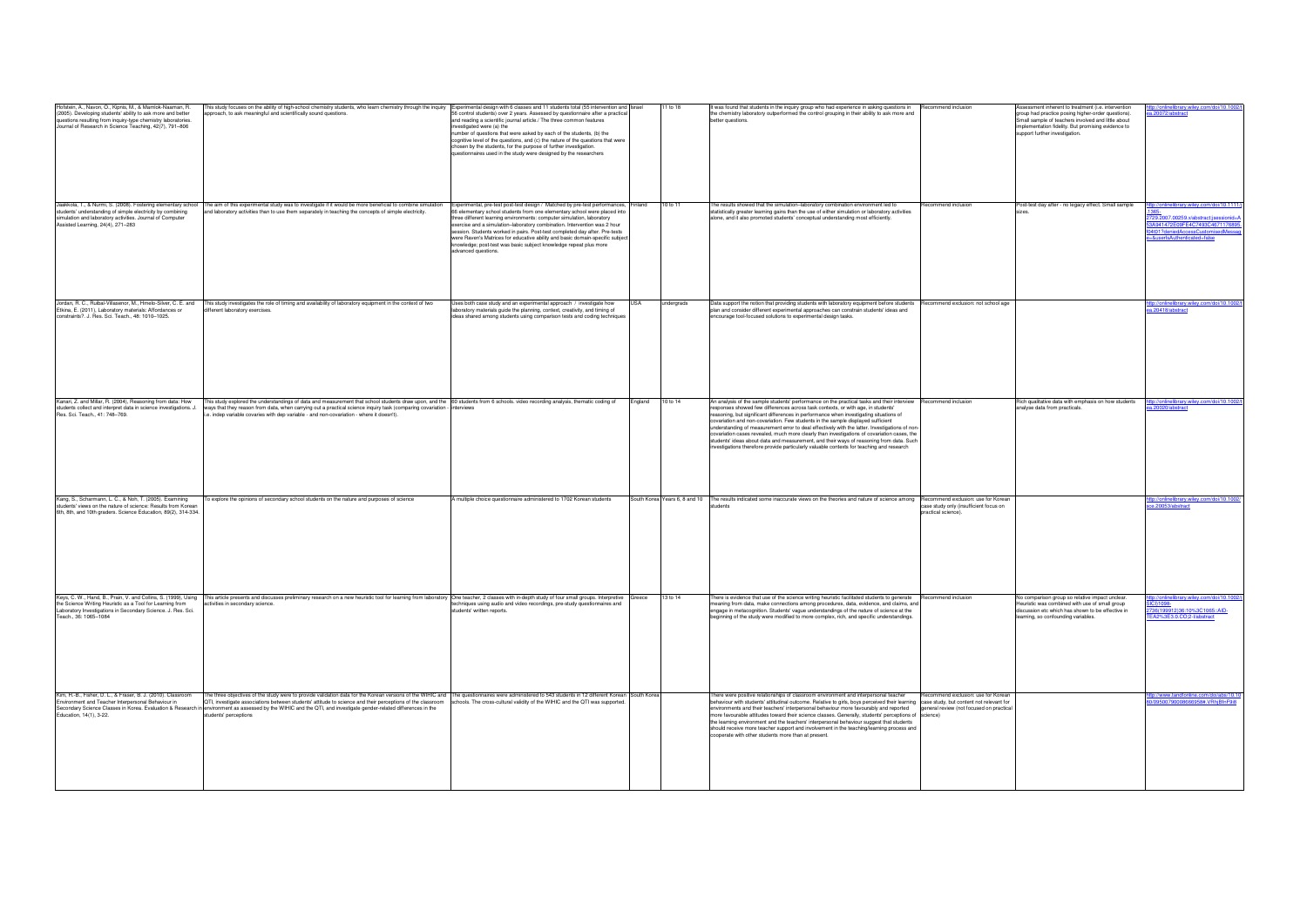| Marcus, N., Cooper, M., & Sweller, J. (1996). Understanding<br>his paper explores students' understanding of instructions within the context of cognitive load theory                                                                                                                                                                                                                                                                                                                                                                                                                                                                               | Experimental design with pre-test post-test / The participants were 30 Year 6 Australia                                                                                                                                                                                                                                                                                                                                                                                                                                                                                                                                                                                                                                                                                                                                                                                                                                                                                                                                                                                                                                                                                                                       |           | 11 to 15                         | Results suggested that understanding depends on the degree of interaction among                                                                                                                                                                                                                                                                                                                                                                                                                                                                                           | ecommend inclusion: it provides good                                                                                                                                                                                                                                                                                                                           |                                                                                                                                                                                                                                                                                                                                               | <u>psycnet.apa.org/journals/edu/88</u>                          |
|-----------------------------------------------------------------------------------------------------------------------------------------------------------------------------------------------------------------------------------------------------------------------------------------------------------------------------------------------------------------------------------------------------------------------------------------------------------------------------------------------------------------------------------------------------------------------------------------------------------------------------------------------------|---------------------------------------------------------------------------------------------------------------------------------------------------------------------------------------------------------------------------------------------------------------------------------------------------------------------------------------------------------------------------------------------------------------------------------------------------------------------------------------------------------------------------------------------------------------------------------------------------------------------------------------------------------------------------------------------------------------------------------------------------------------------------------------------------------------------------------------------------------------------------------------------------------------------------------------------------------------------------------------------------------------------------------------------------------------------------------------------------------------------------------------------------------------------------------------------------------------|-----------|----------------------------------|---------------------------------------------------------------------------------------------------------------------------------------------------------------------------------------------------------------------------------------------------------------------------------------------------------------------------------------------------------------------------------------------------------------------------------------------------------------------------------------------------------------------------------------------------------------------------|----------------------------------------------------------------------------------------------------------------------------------------------------------------------------------------------------------------------------------------------------------------------------------------------------------------------------------------------------------------|-----------------------------------------------------------------------------------------------------------------------------------------------------------------------------------------------------------------------------------------------------------------------------------------------------------------------------------------------|-----------------------------------------------------------------|
| instructions. Journal of Educational Psychology, 89(1), 49-63                                                                                                                                                                                                                                                                                                                                                                                                                                                                                                                                                                                       | students (equivalent to U.S. sixth graders) from a Sydney primary school.<br>They had no previous experience in the subject area of electricity or with<br>connecting together electrical resistors. 15 had diagrammatical instructions,<br>15 textual.                                                                                                                                                                                                                                                                                                                                                                                                                                                                                                                                                                                                                                                                                                                                                                                                                                                                                                                                                       |           |                                  | elements of information. However, if interacting elements can be incorporated into a<br>diagrammatic schema, cognitive load will be reduced and understanding enhanced.                                                                                                                                                                                                                                                                                                                                                                                                   | quidance for how the instructions of<br>practical work should be prepared                                                                                                                                                                                                                                                                                      |                                                                                                                                                                                                                                                                                                                                               |                                                                 |
| McCarthy, C. B. (2005), Effects of thematic-based, hands-on<br>This study describes a program in which 18 middle school students with serious emotional disturbances<br>science teaching versus a textbook approach for students with were instructed, over the course of 8 weeks, on "Matter" using one of two different instructional approaches. and thematic coding to compare qualitative respons<br>disabilities. J. Res. Sci. Teach., 42: 245-263.                                                                                                                                                                                           | Statistical comparison of pre and post tests using linear regression methods USA                                                                                                                                                                                                                                                                                                                                                                                                                                                                                                                                                                                                                                                                                                                                                                                                                                                                                                                                                                                                                                                                                                                              |           | 12 to 15                         | Results indicate that, overall, students in the hands-on instructional program performed<br>significantly better than the students in the textbook program on two of three measures of<br>science achievement, a hands-on assessment and a short-answer test. The students did<br>not differ on a multiple-choice format test. With regard to behaviour, there were no<br>significant differences in behavioural problems found between the two groups of students<br>over the course of the study.                                                                       | ecommend inclusion                                                                                                                                                                                                                                                                                                                                             | Small scale.                                                                                                                                                                                                                                                                                                                                  | p://onlinelibrary.wiley.com/doi/10.1002<br>1.20057/abstract     |
| Moeed, A. (2011). Successful science learning from practical Aims to investigate whether practical work is an effective tool in teaching science in schools<br>work. School Science Review, 93(343), 121-126                                                                                                                                                                                                                                                                                                                                                                                                                                        | 273 Year 10 students. Survey design. A questionnaire was used so that data New<br>could be collected from an entire cohort in one school,<br>with little disruption to the teaching and learning. The questionnaire sought<br>both quantitative and qualitative responses.                                                                                                                                                                                                                                                                                                                                                                                                                                                                                                                                                                                                                                                                                                                                                                                                                                                                                                                                    | Zealand   | 14 and 15                        | The findings of the empirical research carried out in New Zealand described here are that<br>students do learn and develop science understanding through engaging in practical<br>experiences, which is in contrast with the current view that learning through practical work is<br>inadequate and often less effective than desired.                                                                                                                                                                                                                                    | Recommend inclusion (with caution)                                                                                                                                                                                                                                                                                                                             | lesearch uses survey approach in the investigation of<br>earning which can be misleading in the sense that it is<br>solely opinion-based, and this survey only featured one<br>school which may have been unusual in the heavy<br>emphasis it placed on practical work.                                                                       | ttp://eric.ed.gov/?id=EJ963145                                  |
| Mulopo, M. M., & Fowler, H. S. (1987). Effects of traditional<br>This study examined the differential effectiveness of traditional and discovery methods of instruction for the The dependent variables were achievement, understanding science, and<br>and discovery instructional approaches on learning outcomes<br>teaching of science concepts, understandings about science, and scientific attitudes, to learners at the<br>for learners of different intellectual development: A study of<br>oncrete and formal level of cognitive development<br>chemistry students in Zambia. Journal of Research in Science<br>Teaching, 24(3), 217-227. | scientific attitude; assessed through the use of the ACS Achievement Test<br>(high school chemistry, Form 1979), the Test on Understanding Science<br>(Form W), and the Test on Scientific Attitude, respectively. Mode of<br>instruction and cognitive development were the independent variables.<br>Subjects were 120 Form IV (11th grade) males enrolled in chemistry classes<br>in Lusaka, Zambia. Sixty of these were concrete reasoners (mean age =<br>18.23) randomly selected from one of the two schools. The remaining 60<br>subjects were formal reasoners (mean age 18.06) randomly selected from a<br>second boys' school. Each of these two groups was randomly split into two<br>subgroups with 30 subjects. Traditional and discovery approaches were<br>randomly assigned to the two subgroups of concrete reasoners and to the<br>two subgroups of formal reasoners. Prior to instruction, the subjects were<br>pretested using the ACS Achievement Test, the Test on Understanding<br>Science, and the Test on Scientific Attitude. Subjects received instruction<br>covering eight chemistry topics during approximately 10 weeks. Post-tests<br>followed using the same standard tests. | Zambia    | High school<br>students          | The traditional group outperformed the discovery group in achievement scores. It was<br>concluded that the traditional approach might be an efficient instructional mode for the<br>teaching of scientific facts and principles to high school students, while the discovery<br>approach seemed to be more suitable for teaching scientific attitudes and for promoting<br>understanding about science and scientists among formal operational learners.                                                                                                                  | ecommend inclusion                                                                                                                                                                                                                                                                                                                                             |                                                                                                                                                                                                                                                                                                                                               | tp://onlinelibrary.wiley.com/doi/10.100<br>3660240303/abstract  |
| Ng, W., & Nguyen, V. T. (2006). Investigating the Integration of This paper investigates the extent to which physics teachers in Vietnam integrate practical work and context-Survey of 20 Vietnamese high school Physics teac<br>Everyday Phenomena and Practical Work in Physics Teaching based approaches into their teaching, and explores the how, what, and why they do it.<br>n Vietnamese High Schools. International Education Journal,<br>$7(1), 36-50.$                                                                                                                                                                                  | (100% response rate). Questionnaire about if and how everyday physics<br>phenomena are included in practical work.                                                                                                                                                                                                                                                                                                                                                                                                                                                                                                                                                                                                                                                                                                                                                                                                                                                                                                                                                                                                                                                                                            | 'ietnam   | High school<br>students          | The findings indicate that the Vietnamese teachers value the benefits of both practical work Recommend inclusion: contains insights<br>and contextual approaches to teaching and learning physics, but the environment that they about how Vietnamese teachers view<br>are in does not provide sufficient opportunities to implement these methods of teaching.                                                                                                                                                                                                           | practical science.                                                                                                                                                                                                                                                                                                                                             |                                                                                                                                                                                                                                                                                                                                               | p://files.eric.ed.gov/fulltext/EJ847202                         |
| Nivalainen, V., Asikainen, M. A., & Hirvonen, P. E. (2013).<br>To explore third-year preservice physics teachers' (n=32) views and experiences concerning the objectives Content analysis of 32 teachers' essays about practical work<br>Preservice teachers' objectives and their experience of practical of practical work at school and university.<br>work. Physics Education Research, 9(1), 1-17.                                                                                                                                                                                                                                             |                                                                                                                                                                                                                                                                                                                                                                                                                                                                                                                                                                                                                                                                                                                                                                                                                                                                                                                                                                                                                                                                                                                                                                                                               | Finland   | Pre-service<br>teachers surveyed | 1) The objectives of practical work most commonly referred to were related to the<br>connections between theory and practice, motivation, understanding phenomena, learning quite an international approach to<br>how to observe, and learning how to report. 2) Preservice teachers' positive experiences of investigating the purposes of practical<br>practical work resulted from the successful implementation of practical work. On the other science. It provides quite useful<br>hand, negative experiences reflected failures or difficulties in implementation. | Recommend inclusion: the study has<br>the literature as well as presenting<br>teachers' views of the purposes of<br>practical science. The study would be<br>useful in discussing the overlaps and<br>gaps between the purposes of practical<br>science suggested by the researchers<br>(and/or curriculum developers) and<br>those presented by the teachers. | Sample size is quite small and many of the teachers are ht<br>mathematics teachers (19 out of 32) Pre-service<br>teachers opinions were investigated so it feels like study<br>s more about pre-service teachers' experiences from<br>nformation about the purposes stated in their studentship rather than their experience as a<br>teacher. | tp://journals.aps.org/prstper/pdf/10.110<br>ysRevSTPER.9.010102 |
| Palmer, D. H. (2009). Students' interest generated during an<br>The purpose of this project was to investigate situational interest and its sources in inquiry based lessons<br>inquiry skills lesson. Journal of Research in Science Teaching, such as practical work<br>46(2), 147-165.                                                                                                                                                                                                                                                                                                                                                           | Post-intervention data collection through the use of questionnaire which<br>generated both qualitative and quantitative responses.                                                                                                                                                                                                                                                                                                                                                                                                                                                                                                                                                                                                                                                                                                                                                                                                                                                                                                                                                                                                                                                                            | Australia | 14 and 15                        | he results indicated that interest arousal was substantial but did fluctuate throughout the<br>lesson, according to the types of activities in which students were involved. The main<br>source of interest was novelty, although choice, physical activity, and social involvement<br>were also implicated.                                                                                                                                                                                                                                                              | Recommend inclusion                                                                                                                                                                                                                                                                                                                                            |                                                                                                                                                                                                                                                                                                                                               | 0.1002/icmlinelibrary.wiley.com/doi/10.100<br>.20263/abstract   |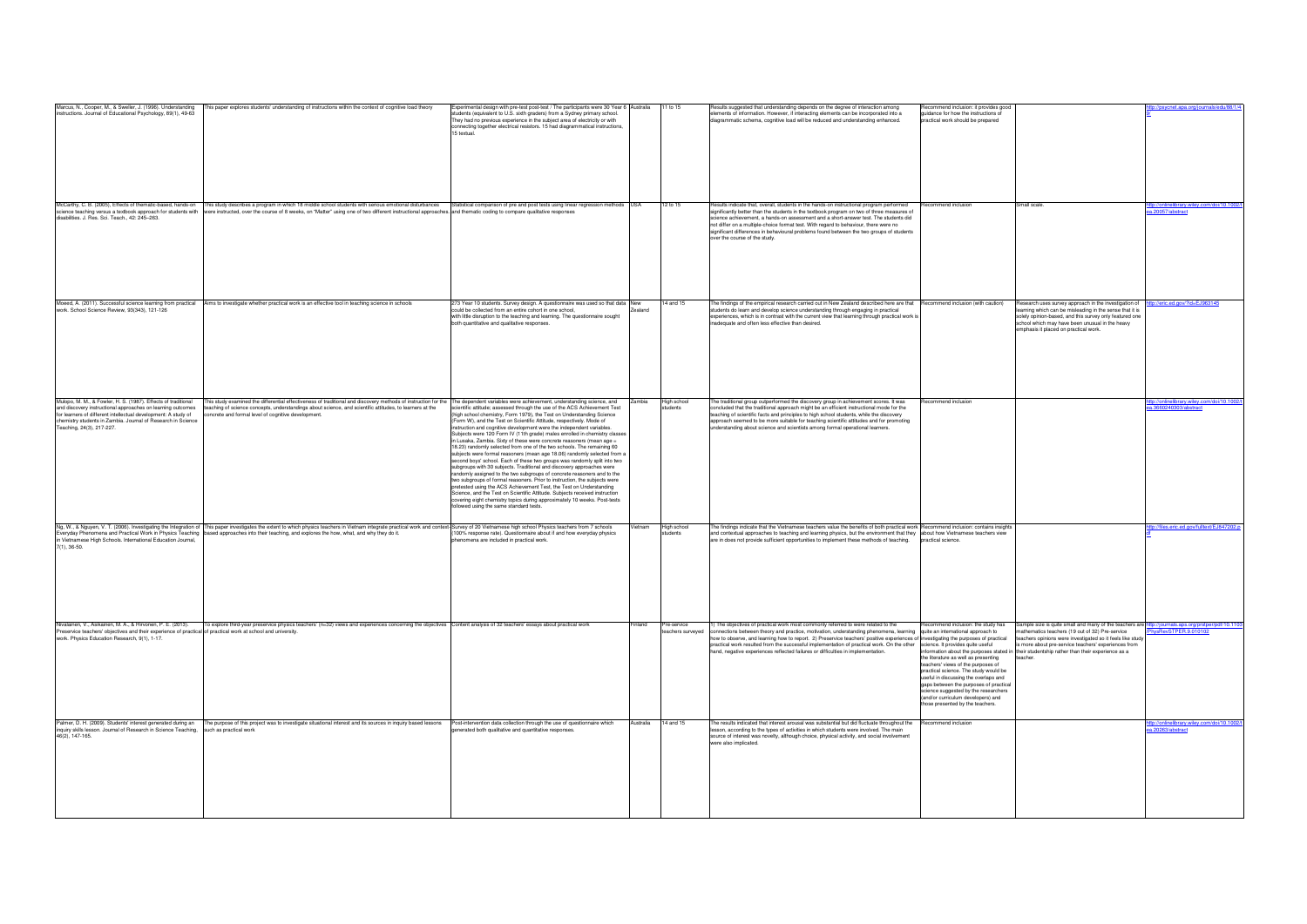| Pine, J., Aschbacher, P., Roth, E., Jones, M., McPhee, C.,<br>Martin, C., Phelps, S., Kyle, T. and Foley, B. (2006), Fifth<br>graders' science inquiry abilities: A comparative study of<br>students in hands-on and textbook curricula. J. Res. Sci.<br>Teach., 43: 467-484. | he study compared students in hands-on and textbook curricula                                                                                                                                                                                                                                                                 | Pre-test post-test design / a sample of about 1000 fifth grade students.<br>Compared the performance of students in hands-on curricula (one of three:<br>FOSS, Insights and STC) with an equal number of students with textbook<br>curricula. The students were from 41 classrooms in nine school districts.<br>Paper and pen tests as well as performance assessments were used.                                                                                                                                                                                                                                                                                                                                                                                 |            | 10 to 11                                                   | he results show little or no curricular effect. There was a strong dependence on students'<br>cognitive ability, as measured with a standard multiple-choice instrument. There was no<br>significant difference between boys and girls.                                                                                                                                                                                                                                                                          | Recommend inclusion (though<br>borderline age)                                                                  | High quality study with matched experimental and<br>control groups, large-scale, two outcome measures<br>(one derived from TIMSS, one a researcher-developed<br>measure of practical performance). It is not completely<br>clear whether the lack of difference on the performance<br>assessments was a consequence of the assessments,<br>the curricula, and/or the teaching.                                                                                                                                                                                                                                                                                                                                                        | //onlinelibrary.wiley.com/doi/10.1002/<br>a.20140/abstract                                                      |
|-------------------------------------------------------------------------------------------------------------------------------------------------------------------------------------------------------------------------------------------------------------------------------|-------------------------------------------------------------------------------------------------------------------------------------------------------------------------------------------------------------------------------------------------------------------------------------------------------------------------------|-------------------------------------------------------------------------------------------------------------------------------------------------------------------------------------------------------------------------------------------------------------------------------------------------------------------------------------------------------------------------------------------------------------------------------------------------------------------------------------------------------------------------------------------------------------------------------------------------------------------------------------------------------------------------------------------------------------------------------------------------------------------|------------|------------------------------------------------------------|------------------------------------------------------------------------------------------------------------------------------------------------------------------------------------------------------------------------------------------------------------------------------------------------------------------------------------------------------------------------------------------------------------------------------------------------------------------------------------------------------------------|-----------------------------------------------------------------------------------------------------------------|---------------------------------------------------------------------------------------------------------------------------------------------------------------------------------------------------------------------------------------------------------------------------------------------------------------------------------------------------------------------------------------------------------------------------------------------------------------------------------------------------------------------------------------------------------------------------------------------------------------------------------------------------------------------------------------------------------------------------------------|-----------------------------------------------------------------------------------------------------------------|
| Ritchie, S. M. and Rigano, D. L. (1996), Laboratory<br>apprenticeship through a student research project. J. Res. Sci.<br>Teach., 33: 799-815.                                                                                                                                | he viability of cognitive apprenticeship for learning science in school is discussed in relation to findings<br>from an investigation of a research project involving high school students working in a university chemical<br>engineering laboratory under the mentorship of a university-based scientist.                   | Case studies of 2 school students conducting a university-supervised<br>esearch project. Data from a variety of sources were analysed in an<br>interpretive style.                                                                                                                                                                                                                                                                                                                                                                                                                                                                                                                                                                                                | Australia  | 14 to 18                                                   | Found that the students were empowered to seek empirically viable knowledge claims as<br>they became independent researchers. However, caution needs to be exercised before<br>advocating open-ended inquiry as a general model for laboratory learning without additional<br>studies in different contexts.                                                                                                                                                                                                     | Recommend inclusion                                                                                             | Two students only                                                                                                                                                                                                                                                                                                                                                                                                                                                                                                                                                                                                                                                                                                                     | p://onlinelibrary.wiley.com/doi/10.1002<br>CI)1098<br>2736(199609)33:7%3C799::AID-<br>EA6%3E3.0.CO;2-l/abstract |
| Shim, K.C.; Moon, S.H.; Kil, J.H. and Kim, K (2014).<br>'Secondary Science Teachers' Views about Purposes of<br>Practical Works in School Science'. International Journal of<br>Social, Education, Economics and Management Engineering,<br>8(7), pp. 2131-2134.              | "examine views of secondary school science teachers about purposes to use practical<br>vorks in school science".                                                                                                                                                                                                              | Survey of 152 secondary school science teachers (male 70 and female 82;<br>middle school 50 and high school 102), teaching in 42 schools of 8 provinces                                                                                                                                                                                                                                                                                                                                                                                                                                                                                                                                                                                                           |            | South Korea Teachers surveyed<br>from secondary<br>schools | Teachers surveyed were mostly positive about using practical works to improve skills of<br>scientific inquiry in students. However, they did not use practical-based teaching to improve provides additional data on teacher<br>student capacities to hypothesise or perceive problems. Practical science was also<br>generally associated with "concept confirmation" rather than "concept comprehension".                                                                                                      | ecommend inclusion: the study<br>views of practical science                                                     | bservations on the purposes of practical science:<br>main aims of school science instruction are to help<br>students acquire scientific concepts, improve scientific<br>inquiry process skills and science-related attitudes, and science/9998785<br>actively<br>engage in the process of acquiring scientific knowledge.<br>The practical work has been very emphasized in<br>teaching and learning of science at the school level,<br>because it would be effective to develop students'<br>scientific knowledge that should be seen, and a role as<br>means of communication and opportunities of inquiry [5]<br>[11]. In addition, curiosity and interest in science,<br>science-related attitude, and nature of science could be | b://waset.org/Publications/secondary-<br>ence-teachers-views-about-purposes-<br>of-practical-works-in-school-   |
| Swain, J., Monk, M., & Johnson, S. (1999). A comparative<br>study of attitudes to the aims of practical work in science<br>education in Egypt, Korea and the UK. International Journal of<br>Science Education, 21(12), 1311-1323.                                            | his paper reports a comparative study of attitudes to the aims of practical work given by science teachers This study reveals a number of huge challenges in science, maths and ICT<br>from Egypt, Korea and the UK.                                                                                                          | education in Sub-Saharan Africa: poorly-resourced schools; large classes; a Egypt<br>curriculum hardly relevant to the daily lives of students; a lack of qualified<br>teachers; and inadequate teacher education programs. The Educational for<br>All policy has resulted in a growing and heterogeneous student population at<br>the secondary level, creating problems of mixed ability teaching. Textbooks<br>are often available in only limited supply; the same holds true for equipment<br>and consumables for practical work. The policy emphasis is on learner-<br>centered education, but many studies reveal that actual classroom practices<br>are still largely dominated by teachers, with students silently copying notes<br>from the blackboard. | UK, Korea, | Teachers                                                   | The UK teachers have attitudes to aims for practical that reflect current concerns in the UK Recommend inclusion<br>for investigations. The Korean teachers show a positivistic attitude to science and aims for<br>practical which can be traced back to the emphasis on factual recall and illustrative<br>practicals. The Egyptian teachers show concerns in their choice of aims for practical work<br>which can be traced back to the lack of practical work in current Egyptian science<br>education.      |                                                                                                                 | improved through practical work" (p. 2131)<br>Feacher attitudes to science practical work: limited<br>cross-cultural study.                                                                                                                                                                                                                                                                                                                                                                                                                                                                                                                                                                                                           | p://www.tandfonline.com/doi/abs/10.1<br>095006999290093#.VVr5cu blal                                            |
| Swain, J., Monk, M., & Johnson, S. (2000). Developments in<br>and change. Teacher Development: An international journal of<br>teachers' professional development, 4(2), 281-292.                                                                                              | This study looks at attitudes to the aims of practical work of science teachers<br>science teachers' attitudes to aims for practical work: continuity in England, and makes a comparison between surveys in 1979 and 1997.                                                                                                    | The sample was drawn from science teachers in the South East of England UK<br>that worked with King's College London on initial teacher training. This<br>sample was part of a wider international comparison that involved science<br>teachers in Korea and Egypt, as well as the United Kingdom. The teachers<br>were invited to rate each of the items from the Beatty & Woolnough<br>instrument on a 4-point scale from very important (1) to unimportant (4). (A 4<br>point scale was used in the international comparisons.)<br>Then correlations between attitudinal changes were calculated and<br>interpreted.                                                                                                                                           |            | eachers                                                    | The correlation between attitudinal ratings is remarkably high and indicates minor changes<br>between the two dates. Further extrapolation back to 1962 and an earlier study carried out<br>by Kerr, leads to the tentative conclusion that science teachers' aims for practical work<br>have not changed that much over the past 35 years.                                                                                                                                                                      | Recommend inclusion                                                                                             | Longitudinal perspective on teacher attitudes to<br>practical work.                                                                                                                                                                                                                                                                                                                                                                                                                                                                                                                                                                                                                                                                   | p://www.tandfonline.com/doi/abs/10.1<br>/13664530000200114#.VVr5u-_blal                                         |
| Understanding student interest in school science. J. Res. Sci. goal) on student interest in science.<br>Teach., 49: 515-537                                                                                                                                                   | Swarat, S., Ortony, A. and Revelle, W. (2012), Activity matters: This study investigated the effects of learning environment elements (content topic, activity, and learning                                                                                                                                                  | Using instructional episodes as the unit of analysis, questionnaires and<br>interviews prepared by the researchers were used.                                                                                                                                                                                                                                                                                                                                                                                                                                                                                                                                                                                                                                     |            | 11 to 18                                                   | The findings indicated that when judging the interest of an instructional episode, students<br>focused primarily on the form of activity rather than content topic and learning goal.<br>Activities that were "hands-on" in nature and allowed for engagement with technology<br>elicited higher interest.                                                                                                                                                                                                       | Exclusion: activities used in the study do<br>not fit in the definition of practical work<br>used in the review |                                                                                                                                                                                                                                                                                                                                                                                                                                                                                                                                                                                                                                                                                                                                       | orlinelibrary.wiley.com/doi/10.1002<br>a.21010/abstract                                                         |
| attitudes, and behaviors in high school biology. Journal of<br>Research in Science Teaching, 44(7), 960-979.                                                                                                                                                                  | Taraban, R., Box, C., Myers, R., Pollard, R., & Bowen, C. W. To compare traditional teaching approaches to practical work activities in active learning labs in terms of<br>(2007). Effects of active-learning experiences on achievement, their effectiveness at improving achievement, attitudes, behaviours in high school | 6 schools, 6 teachers, 408 students. 2 topics - either use travelling lab or<br>traditional approach (materials available via school for normal classroom<br>instruction). Crossover design. Mixed method approach with post-intervention<br>data collection - observations, interviews, surveys and test of students. Test<br>items drawn from published materials + some original. But designed to reflect<br>content regardless of mode of delivery.                                                                                                                                                                                                                                                                                                           |            | 14 to 18                                                   | Data show that students gained significantly more content knowledge and knowledge of<br>process skills using the labs compared to traditional instruction. Questionnaire data<br>revealed that students perceived greater learning gains after completing the labs compared<br>to covering the same content through traditional methods. Teaching also seemed to<br>become more student-centred with active learning labs. Little evidence that they supported<br>students' critical thinking skill development. | Recommend inclusion                                                                                             | Several limitations: level of implementation fidelity and<br>topic coverage not clear; reliability and validity of in-<br>class test not fully established; teachers were a small<br>sample of volunteers and may have been biased<br>towards lab condition.                                                                                                                                                                                                                                                                                                                                                                                                                                                                          | tp://onlinelibrary.wiley.com/doi/10.100;<br>a.20183/abstract                                                    |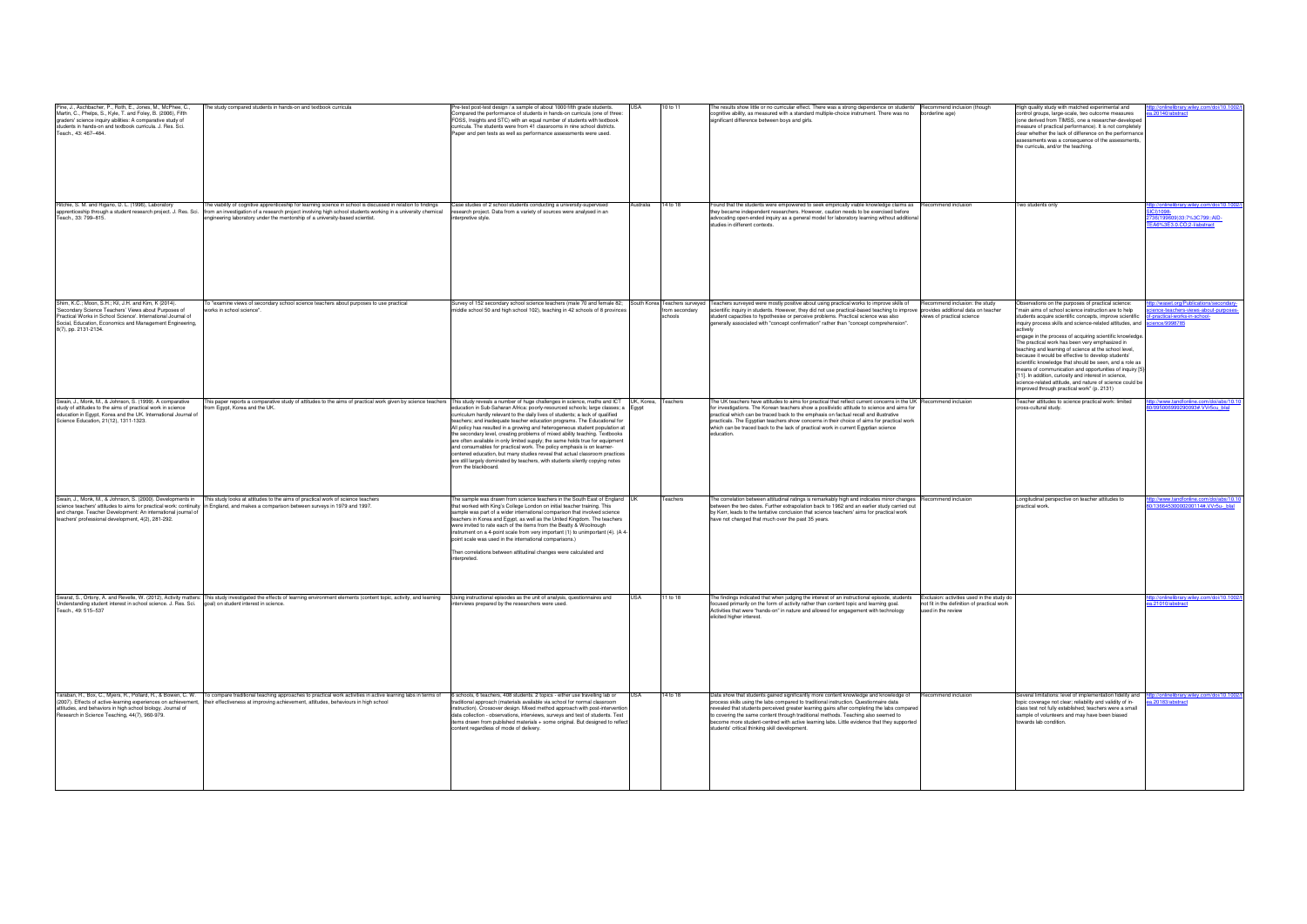| Varelas, M., Pieper, L., Arsenault, A., Pappas, C. C. and<br>Keblawe-Shamah, N. (2014), How science texts and hands-on<br>explorations facilitate meaning making: Learning from Latina/o an urban public school.<br>third graders. J. Res. Sci. Teach., 51: 1246-1274. | In this study, opportunities were examined for reasoning and meaning making that read-alouds of children's Using a qualitative, interpretative framework<br>literature science information books and related hands-on explorations offered to young Latina/o students in                                                                                                                                                                                                                        |                                                                                                                                                                                                                                                                                                                                                                                                                                                                                                                                                                                                        |        | 5 to 8                | The study findings highlight the synergistic relationship between informational texts and<br>hands-on explorations and point to the significance and usefulness of incorporating both in range, activities used in the study fall<br>science instruction so that the richness of children's learning experiences are maximized by outside definition of practical work<br>offering them multiple access points and pathways via the assets they bring to the<br>classroom and the ones they co-construct with their teacher and peers. | Recommend exclusion: below age      |                                               | tp://onlinelibrary.wiley.com/doi/10.1002<br>ea.21173/abstract          |
|------------------------------------------------------------------------------------------------------------------------------------------------------------------------------------------------------------------------------------------------------------------------|-------------------------------------------------------------------------------------------------------------------------------------------------------------------------------------------------------------------------------------------------------------------------------------------------------------------------------------------------------------------------------------------------------------------------------------------------------------------------------------------------|--------------------------------------------------------------------------------------------------------------------------------------------------------------------------------------------------------------------------------------------------------------------------------------------------------------------------------------------------------------------------------------------------------------------------------------------------------------------------------------------------------------------------------------------------------------------------------------------------------|--------|-----------------------|----------------------------------------------------------------------------------------------------------------------------------------------------------------------------------------------------------------------------------------------------------------------------------------------------------------------------------------------------------------------------------------------------------------------------------------------------------------------------------------------------------------------------------------|-------------------------------------|-----------------------------------------------|------------------------------------------------------------------------|
| Watson, R., Prieto, T. and Dillon, J. S. (1995). The effect of<br>practical work on students' understanding of combustion. J.<br>Res. Sci. Teach., 32: 487-502.                                                                                                        | To investigate 14 and 15 year old students' understanding of combustion in both England and Spain, and<br>explore the effect of practical laboratory experience on students' understanding.                                                                                                                                                                                                                                                                                                     | Sample was about 150 students in England and Spain. The teaching and<br>learning styles used with the students in the study were explored using<br>questionnaires and interviews.                                                                                                                                                                                                                                                                                                                                                                                                                      |        | Ingland and 14 and 15 | The responses of English and Spanish students are significantly different. The quality of the Recommend inclusion<br>responses is explored in terms of the awareness of students of the involvement of gases in<br>combustion, and it appears, however, that the more extensive use of practical work in<br>English schools has had only a marginal effect on their understanding of combustion                                                                                                                                        |                                     | Very specific to understanding of combustion. | http://onlinelibrary.wiley.com/doi/10.1002/t<br>ea.3660320506/abstract |
| Zacharia, Z. C., Olympiou, G. and Papaevripidou, M. (2008),<br>Effects of experimenting with physical and virtual manipulatives<br>J. Res. Sci. Teach., 45: 1021-1035.                                                                                                 | This study aimed to investigate the comparative value of experimenting with physical manipulatives (PM) in A pre-post-comparison study design was used which involved 62<br>a sequential combination with virtual manipulatives (VM), with the use of PM preceding the use of VM, and<br>on students' conceptual understanding in heat and temperature. of experimenting with PM alone, with respect to changes in students' conceptual understanding in the<br>domain of heat and temperature. | undergraduate students that attended an introductory course in physics. The<br>participants were randomly assigned to one experimental and one control<br>group. Both groups used the same inquiry-oriented curriculum materials.<br>Participants in the control group used PM to conduct the experiments,<br>whereas participants in the experimental group used first PM and then VM.<br>VM differed from PM in that it could provide the possibility of faster<br>manipulation, but it retained any other features and interactions of the study's<br>subject domain identical to the PM condition. | Cyprus | undergrads            | Results indicated that experimenting with the combination of PM and VM enhanced<br>students' conceptual understanding more than experimenting with PM alone. The use of<br>VM was identified as the cause of this differentiation.                                                                                                                                                                                                                                                                                                     | Recommend exclusion: not school age |                                               | ttp://onlinelibrary.wiley.com/doi/10.1002<br>ea.20260/abstract         |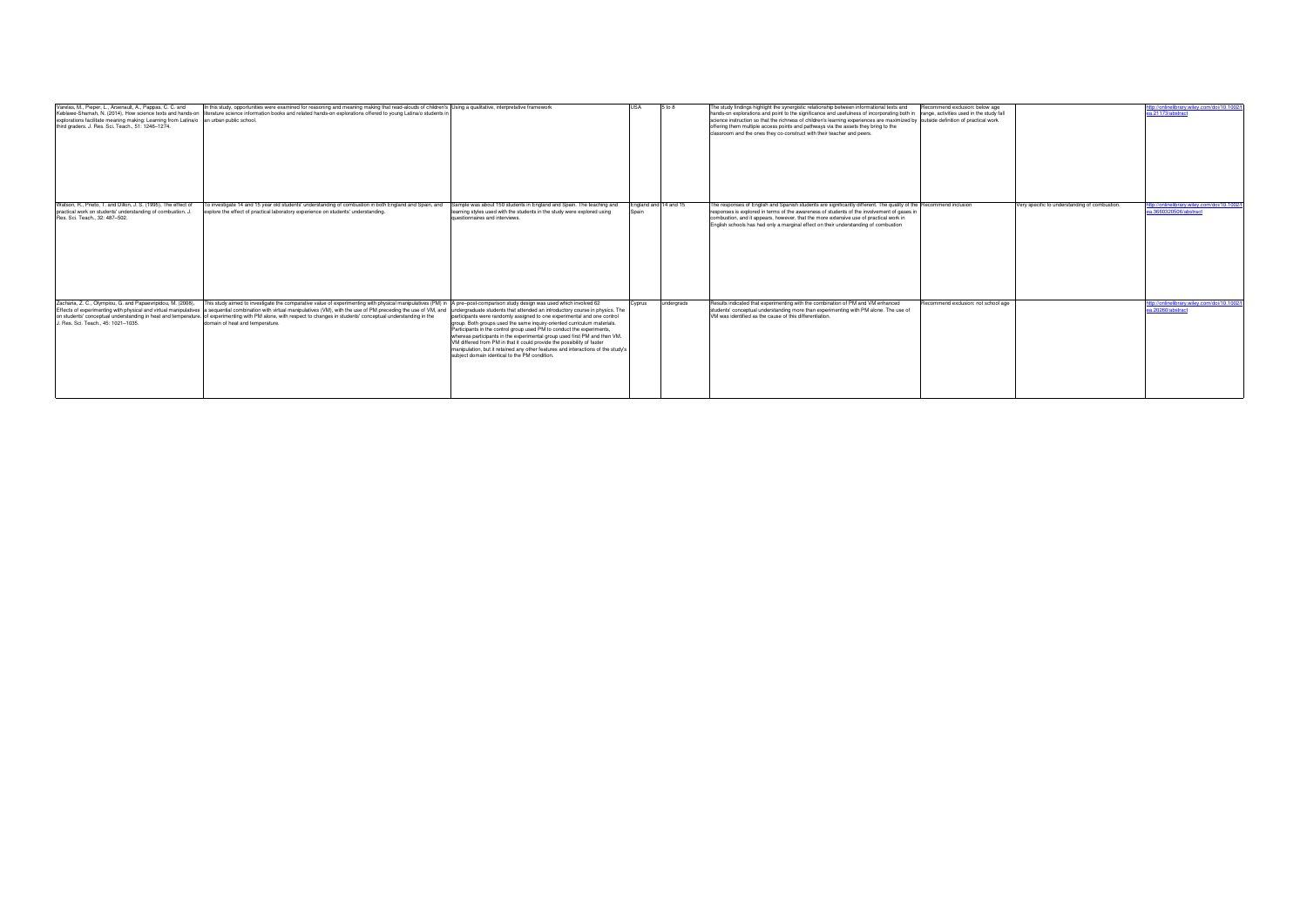| Article                                                                                                                                                                                                                                                                                                                                                                      | <b>Review aims</b>                                                                                                                                                                                                                                                                                                                                                                                                                                                                    | <b>Key definitions</b>                                                                                                                     | Inclusion criteria (eg age, date, methods, countries) Sources searched                                                                                                                                                                                                                                                                                                                                                                                                                                                                                                                                |                                                                                                                                                                                                                                                                                                                                                                                                                                                                                                                                                                                                             | Studies included/studies reviewed                                                                                                                                                                                                                                                                                                                                                                                                                                                         | <b>Key findings</b>                                                                                                                                                                                                                                                                                                                                                                                                                                                                                                                                                                                                                                                                                                                                                                                                                                                                                                                                                                                                                                                                                                                                                                                                                                                                                                                                                                                                                              | Incl/excl & why                                                                                                                                                     | Other comments                                                                                                                                                                                                                                                              | URLs                                                                                                                                                                                                                                                                                                                                          |
|------------------------------------------------------------------------------------------------------------------------------------------------------------------------------------------------------------------------------------------------------------------------------------------------------------------------------------------------------------------------------|---------------------------------------------------------------------------------------------------------------------------------------------------------------------------------------------------------------------------------------------------------------------------------------------------------------------------------------------------------------------------------------------------------------------------------------------------------------------------------------|--------------------------------------------------------------------------------------------------------------------------------------------|-------------------------------------------------------------------------------------------------------------------------------------------------------------------------------------------------------------------------------------------------------------------------------------------------------------------------------------------------------------------------------------------------------------------------------------------------------------------------------------------------------------------------------------------------------------------------------------------------------|-------------------------------------------------------------------------------------------------------------------------------------------------------------------------------------------------------------------------------------------------------------------------------------------------------------------------------------------------------------------------------------------------------------------------------------------------------------------------------------------------------------------------------------------------------------------------------------------------------------|-------------------------------------------------------------------------------------------------------------------------------------------------------------------------------------------------------------------------------------------------------------------------------------------------------------------------------------------------------------------------------------------------------------------------------------------------------------------------------------------|--------------------------------------------------------------------------------------------------------------------------------------------------------------------------------------------------------------------------------------------------------------------------------------------------------------------------------------------------------------------------------------------------------------------------------------------------------------------------------------------------------------------------------------------------------------------------------------------------------------------------------------------------------------------------------------------------------------------------------------------------------------------------------------------------------------------------------------------------------------------------------------------------------------------------------------------------------------------------------------------------------------------------------------------------------------------------------------------------------------------------------------------------------------------------------------------------------------------------------------------------------------------------------------------------------------------------------------------------------------------------------------------------------------------------------------------------|---------------------------------------------------------------------------------------------------------------------------------------------------------------------|-----------------------------------------------------------------------------------------------------------------------------------------------------------------------------------------------------------------------------------------------------------------------------|-----------------------------------------------------------------------------------------------------------------------------------------------------------------------------------------------------------------------------------------------------------------------------------------------------------------------------------------------|
| Cheung, A.; Slavin, R. E.; Lake, C. & Kim, E. (2015) Effective Secondary Science Approaches: A Best-Evidence Synthesis To conduct a systematic review of research on science                                                                                                                                                                                                 | rograms in grades 6-12                                                                                                                                                                                                                                                                                                                                                                                                                                                                |                                                                                                                                            | Use of randomized or matched assignment to conditions, International Journal of Science Education, Science<br>neasures that assess content emphasized equally in<br>2 weeks                                                                                                                                                                                                                                                                                                                                                                                                                           | Education, Journal of Research in Science Teaching,<br>xperimental and control groups, and a duration of at least Review of Educational Research, American Educational<br>Research Journal, British Journal of Educational<br><sup>2</sup> sychology, Journal of Educational Research, Journal of<br>Educational Psychology, and Learning and Instruction                                                                                                                                                                                                                                                   | 21 studies                                                                                                                                                                                                                                                                                                                                                                                                                                                                                | Science educators agree on the importance of inquiry in science education at all levels, and all<br>science curricula include experiments to a greater or lesser degree. Neither inquiry nor<br>periments are matters of serious debate, though different educators and researchers do have<br>different definitions of inquiry and different ideas of how it should be enacted in practice (Minner<br>et al., 2010; Furtak et al., 2012; Schroeder et al., 2007). However, within this general consensus<br>there remain essential questions about how to improve science achievement.                                                                                                                                                                                                                                                                                                                                                                                                                                                                                                                                                                                                                                                                                                                                                                                                                                                          | Recommend inclusion: The review does not deal with<br>practical work as its main focus, but provides insights into<br>actical work that are relevant for the report |                                                                                                                                                                                                                                                                             | ://www.bestevidence.org/science/secondary/sec_scien                                                                                                                                                                                                                                                                                           |
| Dillon, J. (2008). A review of the research on practical work in school science, London: King's College,                                                                                                                                                                                                                                                                     | o create a focused review of research regarding the state<br>of practical work in school<br>ience.                                                                                                                                                                                                                                                                                                                                                                                    |                                                                                                                                            | Material was selected that appeared in international peer<br>reviewed journals (for example, Science Education,<br>Journal of Research in Science Teaching and the<br>International Journal of Science Education) and<br>fessional journals such as School Science Review.<br>studies in peer-reviewed journals were not excluded or<br>included simply as a result of the 'sample' size.                                                                                                                                                                                                             | 1) Google scholar 2) The most recent review (Lunetta<br>et al., 2007) of the literature on practical work in school<br>ience was identified and read. An electronic copy of the<br>view was obtained from the lead author and this<br>is used to search for new references not revealed<br>Nthough account was taken of the number of participants, by the original search 3) Searches were made of relevant<br>websites (Ofsted, Royal Society, etc.) for documents, press<br>eleases, etc. 4) Recent and relevant books on practical<br>vork were identified and skimmed (for example Abrams et<br>(2008) |                                                                                                                                                                                                                                                                                                                                                                                                                                                                                           | More practical work does not necessarily mean better. Advocates of more practical work in<br>school science need to be clear about why they take this position and what types of activity they quantitative and qualitative evidence on research<br>want to see happening                                                                                                                                                                                                                                                                                                                                                                                                                                                                                                                                                                                                                                                                                                                                                                                                                                                                                                                                                                                                                                                                                                                                                                        | ecommend inclusion: This review encompasses both<br>egarding effective practical work in school science. It is<br>quite comprehensive and broad.                    | he review is very broad and does not specify a certain<br>practical work which makes interpretation of its results very arch.pdf                                                                                                                                            | http://www.score-<br>focus on certain practical work examples or purposes of education.com/downloads/practical work/Review of Rese                                                                                                                                                                                                            |
| Furtak, E. M., Seidel, T., Iverson, H., & Briggs, D. C. (2012). Experimental and quasi-experimental studies of inquiry-based This meta-analysis introduces a framework for inquiry-<br>cience teaching. Review of Educational Research, 82, 300-329. doi: 10.3102/0034654312457206                                                                                           | based teaching that distinguishes between cognitive<br>eatures of the activity and degree of guidance given to                                                                                                                                                                                                                                                                                                                                                                        |                                                                                                                                            | 1996-2006, a decade during which inquiry was the main Searches were conducted of databases and search<br>focus of science education reform. Experimental and quasi-engines using a total of 123 search terms to capture<br>experimental. K-12. published in English; those that had a studies<br>pre-post, two-group design; and those that used a<br>cognitive outcome measure with data provided to calculate<br>an effect size.                                                                                                                                                                    |                                                                                                                                                                                                                                                                                                                                                                                                                                                                                                                                                                                                             | 1625 studies identified. Reduced to 37 studies from 22                                                                                                                                                                                                                                                                                                                                                                                                                                    | First, this synthesis of a historical sample of studies from the years in which inquiry-based<br>teaching was returning to prominence indicates a positive effect of this teaching approach on different methods of teaching on students, but insufficient students drawing upon their scientific knowledge to ask<br>tudent learning, with a particularly large effect of students engaging in the epistemic domain of material on practical work.<br>inquiry and the procedural, epistemic, and social domains combined. Second, the meta-analysis<br>also indicates higher effect sizes for studies that involved teacher-led activities. Third, and<br>extending beyond the domain of inquiry-based teaching, this meta-analysis has illustrated how a<br>refined model for an instructional approach can yield more<br>anced interpretations of the effects of that approach on student learning.                                                                                                                                                                                                                                                                                                                                                                                                                                                                                                                                           | mmend exclusion: Good overview of the impact of                                                                                                                     | Jseful definition of inquiry based teaching: includes<br>cientifically oriented questions, collect and analyse<br>vidence from scientific investigations, develop<br>xplanations of scientific phenomena, and communicate<br>hose explanations with their teacher and peers | tp://rer.sagepub.com/content/82/3/300.abstract                                                                                                                                                                                                                                                                                                |
| Grajkowski, W., Ostrowska, B., & Poziomek, U. (2014). Core Curriculum for Science Subjects in Selected Countries.<br>Warsaw: Educational Research Institute.                                                                                                                                                                                                                 | he aim of the analysis was to examine whether the issue<br>formation and development of the skills<br>f scientific reasoning and using the scientific method<br>plays a similar role and is assigned just as high<br>nportance in the Polish Core Curriculum at a specific<br>ducational stage binding in 2010 in Poland and<br>in the European countries selected for the study. The<br>urpose of the review was to analyse a selection of<br>uropean science curricula for content. | Practical science is learning about<br>rocess and phenomena through<br>practical actions - observation,<br>experiments<br>and measurements | he selection criterion was determined by the students'<br>results in Science at the international PISA survey in 2006.<br>The selected countries with high average results and<br>verage results similar to the Polish ones.                                                                                                                                                                                                                                                                                                                                                                          | cience Curricula                                                                                                                                                                                                                                                                                                                                                                                                                                                                                                                                                                                            | oland, England, Czech Republic, Estonia, Finland,                                                                                                                                                                                                                                                                                                                                                                                                                                         | The analysed foreign core curricula for science subjects contain many elements that refer to<br>evelopment of competences related to scientific reasoning and using the scientific method,<br>which are missing or represented to a limited degree in the Polish document. This includes<br>problem-based approach to teaching content (England, Estonia, Finland), rather than studying<br>separate topics resulting from the 19th-century arrangement of natural sciences (cytology,<br>nistology, botany, zoology, etc.).                                                                                                                                                                                                                                                                                                                                                                                                                                                                                                                                                                                                                                                                                                                                                                                                                                                                                                                     | mmend inclusion: This review offers good insights<br>o the Polish curricula and into policy approaches to<br>actical sciences.                                      |                                                                                                                                                                                                                                                                             | ttp://eduentuzjasci.pl/images/stories/publikacje/ibe-report<br>re-curriculum-for-science.pdf                                                                                                                                                                                                                                                  |
| Hodson, D. (1993). Re-thinking old ways: towards a more critical approach to practical work in school science. Studies in Examine what practical work achieves for students<br>Science Education(22), 85-142.                                                                                                                                                                | ections on motivation, skill acquisition, scientific attitude                                                                                                                                                                                                                                                                                                                                                                                                                         |                                                                                                                                            | <b>Vot systematic</b>                                                                                                                                                                                                                                                                                                                                                                                                                                                                                                                                                                                 |                                                                                                                                                                                                                                                                                                                                                                                                                                                                                                                                                                                                             |                                                                                                                                                                                                                                                                                                                                                                                                                                                                                           | Need more effective teaching in the lab - teaching goals need to be considered. Three areas:<br>learning science, learning about science, doing science. Can achieve some of first two in<br>practical work, but assessment of practical work should focus on doing science well.                                                                                                                                                                                                                                                                                                                                                                                                                                                                                                                                                                                                                                                                                                                                                                                                                                                                                                                                                                                                                                                                                                                                                                | tecommend inclusion: A dated review but is the basis for<br>nuch recent theory on science education.                                                                |                                                                                                                                                                                                                                                                             | http://www.tandfonline.com/doi/abs/10.1080/0305726<br>022#.VRhbrfnF9i8                                                                                                                                                                                                                                                                        |
| Hofstein, A., & Lunetta, V. N. (2004). The laboratory in science education: Foundations for the twenty-first century. Science The study examines scholarship that has emerged<br>Education, 88, 28-54.                                                                                                                                                                       | in the past 20 years in the context of earlier scholarship,<br>emporary goals for science<br>arning, current models of how students construct<br>owledge, and information about how teachers and<br>students engage in science laboratory activities.                                                                                                                                                                                                                                 |                                                                                                                                            | Not systematic                                                                                                                                                                                                                                                                                                                                                                                                                                                                                                                                                                                        |                                                                                                                                                                                                                                                                                                                                                                                                                                                                                                                                                                                                             |                                                                                                                                                                                                                                                                                                                                                                                                                                                                                           | here are continuing limitations in systematic scholarship associated with such a central<br>medium as the laboratory in science education. There is new information about limitations in the experts who have been frequently cited in research on<br>effectiveness of school science education: there also continue to be important reasons to believe practical work. It has a good comparison of how practical<br>that practical work has special potential as a medium for learning and affects students'<br>rceptions and behaviours in the science laboratory                                                                                                                                                                                                                                                                                                                                                                                                                                                                                                                                                                                                                                                                                                                                                                                                                                                                              | Recommend inclusion: this review is authored by two<br>work is assessed and applied today and how it was 20<br>ears ago.                                            |                                                                                                                                                                                                                                                                             | ://onlinelibrary.wiley.com/doi/10.1002/sce.10106/abstr                                                                                                                                                                                                                                                                                        |
| Jokiranta, K. (2014) The Effectiveness of Practical Work in Science Education. University of Jyväskylä.                                                                                                                                                                                                                                                                      | his work is an overview of the modern studies conducted Undergrad thesis - literature review. Finland<br>uring the last few decades on the subject of efficiency of Very limited and no evidence of<br>practical work in promoting the students' conceptual<br>mowledge and understanding of physics.                                                                                                                                                                                 | systematic methods.                                                                                                                        |                                                                                                                                                                                                                                                                                                                                                                                                                                                                                                                                                                                                       |                                                                                                                                                                                                                                                                                                                                                                                                                                                                                                                                                                                                             | Quality of practical work needs to be higher to justify time<br>nd resources                                                                                                                                                                                                                                                                                                                                                                                                              |                                                                                                                                                                                                                                                                                                                                                                                                                                                                                                                                                                                                                                                                                                                                                                                                                                                                                                                                                                                                                                                                                                                                                                                                                                                                                                                                                                                                                                                  | tecommend Exclusion: insufficiently rigorous methods                                                                                                                |                                                                                                                                                                                                                                                                             | tream/handle/123456789/429<br>ttps://jyx.jyu.fi/dspace/bits<br>IN%3ANBN%3Afi%3Aivu<br>02181251 ndf2sequence=                                                                                                                                                                                                                                  |
| Kieu, T., & Chau, H. N. (2000). Education in Vietnam. Journal of Southeast Asian Education, 1(1), 219-241.                                                                                                                                                                                                                                                                   | n overview of the education system in Vietnam                                                                                                                                                                                                                                                                                                                                                                                                                                         |                                                                                                                                            |                                                                                                                                                                                                                                                                                                                                                                                                                                                                                                                                                                                                       | <b>Education curricula and policy documents</b>                                                                                                                                                                                                                                                                                                                                                                                                                                                                                                                                                             |                                                                                                                                                                                                                                                                                                                                                                                                                                                                                           |                                                                                                                                                                                                                                                                                                                                                                                                                                                                                                                                                                                                                                                                                                                                                                                                                                                                                                                                                                                                                                                                                                                                                                                                                                                                                                                                                                                                                                                  | ommend exclusion: Use as background for the<br>lietnam case study, but not specific to practical science                                                            |                                                                                                                                                                                                                                                                             | p/education/article/viewFile/                                                                                                                                                                                                                                                                                                                 |
| Lewin, K. M. (2000). Mapping Science Education Policy in Developing Countries. Secondary Education Series.<br>Washington D.C.: World Bank, Education Advisory Service                                                                                                                                                                                                        | o map out the factors that shape science policy in<br>weloping countries.                                                                                                                                                                                                                                                                                                                                                                                                             |                                                                                                                                            | Not systematic. Developing countries                                                                                                                                                                                                                                                                                                                                                                                                                                                                                                                                                                  |                                                                                                                                                                                                                                                                                                                                                                                                                                                                                                                                                                                                             |                                                                                                                                                                                                                                                                                                                                                                                                                                                                                           | "Most developing country national plans since the 1960s have contained commitments to invest Recommend inclusion: This paper evaluates the key<br>n science and technology in the belief that this will enhance economic development." " Orthodox differences in the purposes of practical science teaching<br>views of science education tend to stress the importance of discovery, invention and<br>inderstandings of the natural world over application, improvement of already existing<br>echnologies, and the development of scientific knowledge related to the needs of the poor and<br>marginalised. Role models are those of the great scientists who have shaped modern science.<br>Much school science replicates their experiments. The central point is that the kinds of science<br>education and training that might prepare young people to generate new technologies, invent<br>new products, and discover fundamental scientific truths may well not be the same as that best<br>uited to needs to adapt the application of science and technology to new contexts. A strategy to<br>promote technology transfer may invite emphasis on a secure understanding of basic concepts<br>and their application, systematic approaches to the incremental improvement of mature<br>echnologies, and the development of diagnostic and maintenance skills, rather than on those of<br>curiosity driven creative exploration" (p. 1) | between the developed and developing worlds                                                                                                                         |                                                                                                                                                                                                                                                                             | ttp://files.eric.ed.gov/fulltext/ED455104.pdf                                                                                                                                                                                                                                                                                                 |
| Lunetta, V. N., Hofstein, A., & Clough, M. P. (2007). Teaching and learning in the school science Handbook of Research on A review of teaching approaches and methods<br>Science Education (pp. 393-431). Mahwah: Lawrence Erlbaum Associates.                                                                                                                               |                                                                                                                                                                                                                                                                                                                                                                                                                                                                                       |                                                                                                                                            | lot systematic. Various countries (esp US/UK)                                                                                                                                                                                                                                                                                                                                                                                                                                                                                                                                                         |                                                                                                                                                                                                                                                                                                                                                                                                                                                                                                                                                                                                             |                                                                                                                                                                                                                                                                                                                                                                                                                                                                                           | Simplistic solutions are insufficient for improving the impact of practical science. Interventions<br>need to be launched at the teacher training level, as well as the policy level, and in terms of<br>curriculum development                                                                                                                                                                                                                                                                                                                                                                                                                                                                                                                                                                                                                                                                                                                                                                                                                                                                                                                                                                                                                                                                                                                                                                                                                  | mend inclusion                                                                                                                                                      |                                                                                                                                                                                                                                                                             | ttps://books.google.co.uk/books?hl=en&ir=&id=leyrAgA<br>2BAJ&oi=fnd&pg=PA393&dg=Lunetta,+V.,+Hofstein,+A.,<br>%26+Clough,+M.+P.+(2007).+Teaching+and+learning+<br>+the+school+science.+In+S.+Abell,+%26+N.+G.+Leder<br>man.+Handbook+of+Research+on+Science+Educatio<br>s=mmL-DCxpKN&sig=kDtighwRYxneYdZ-dPY9-<br>4PeP8#v=onepage&g&f=false   |
| Minner, D. D., Levy, A. J., & Century, J. (2010). Inquiry-based science instruction-what is it and does it matter? Results<br>from a research synthesis years 1984 to 2002. Journal of Research in Science Teaching, 47(4), 474-496.                                                                                                                                         | he goal of the Inquiry Synthesis Project was to synther<br>dings from research conducted between 1984 and 2002<br>o address the research question, What is the impact of<br>nauiry science instruction on K-12 student outcomes?                                                                                                                                                                                                                                                      |                                                                                                                                            | 1984 and 2002, conducted with K-12 students, having at searches were conducted of databases and search<br>least one student instructional intervention in science, and engines using a total of 123 search terms to capture<br>this study, an instructional intervention is defined as a<br>teacher (or researcher or other instructor) for, to, or with of retrieved documents were searched.<br>students in a K-12 setting. Additionally: must look at effect<br>of instructional intervention on student outcomes and<br>describe that intervention in sufficient detail to code it<br>adequately. | o synthesise findings from research completed between To generate the data set of studies, exhaustive electronic Of the 1,027 documents obtained, 443 research reports<br>aving assessed student outcomes. For the purposes of studies that fell under the general description of inquiry-<br>based science instruction. Additionally, a call for researc<br>science activity conducted, administered, or initiated by a was posted in a variety of publications and reference lists                                                                                                                        | met the general inclusion criteria.138 studies met the<br>additional criteria and were analysed                                                                                                                                                                                                                                                                                                                                                                                           | eaching strategies that actively engage students in the learning process through scientific<br>estigations are more likely to increase conceptual understanding than are strategies that rely<br>on more passive techniques, which are often necessary in the current standardised-assessment<br>aden educational environment                                                                                                                                                                                                                                                                                                                                                                                                                                                                                                                                                                                                                                                                                                                                                                                                                                                                                                                                                                                                                                                                                                                    | mmend Inclusion                                                                                                                                                     |                                                                                                                                                                                                                                                                             | nlinelibrary.wiley.com/doi/10.1002/tea.20347/abstra                                                                                                                                                                                                                                                                                           |
| Osborne, J. (1998). Science education without a laboratory? In J. J. Wellington, Practical work in school science. Which Review of sources and curricula<br>way now? (pp. 156-173), London: Routledge.                                                                                                                                                                       |                                                                                                                                                                                                                                                                                                                                                                                                                                                                                       |                                                                                                                                            | Not systematic                                                                                                                                                                                                                                                                                                                                                                                                                                                                                                                                                                                        |                                                                                                                                                                                                                                                                                                                                                                                                                                                                                                                                                                                                             |                                                                                                                                                                                                                                                                                                                                                                                                                                                                                           | his article arques that reading, writing and argument are central to any conception of science<br>as it is currently constituted. Moreover, it is through the texts of science, popular accounts or<br>journalistic reported versions that the majority of the public interact with and consider the<br>mplications of the findings that science presents. However, the study of the language of science<br>science's epistemic base and the cultural norms and values that underpin its practice are<br>urrently considered only marginal to the teaching of science. Rather, the specialised<br>laboratories provided for science teachers and the narrow conception of science embodied in the<br>curriculum gives pre-eminence to science as an empirical activity in the naive belief that this is<br>central to understanding the nature of science. The consequent failure to recognise the centrality<br>of language, literacy and argument to science education leaves the maiority ill equipped to<br>become critical consumers of science. Change requires a concerted attempt to reconceptualise<br>the priorities for science education through a mix of new curricula, new strategies and last, but<br>not least, new modes of assessment.                                                                                                                                                                                         | Recommend inclusion in development section                                                                                                                          |                                                                                                                                                                                                                                                                             | ttp://www.tandfonline.com/doi/abs/10.1080/030576402<br>147559#.VRhonPnF9i8                                                                                                                                                                                                                                                                    |
| Ottevanger, W., Akker, J. V., & Feiter, L. D. (2007). Developing Science, Mathematics, and ICT Education in Sub-Saharan To review science education in sub Saharan Africa and<br>Africa. Washington DC: World Bank.                                                                                                                                                          | evelop recommendations for improvement                                                                                                                                                                                                                                                                                                                                                                                                                                                |                                                                                                                                            | Vot systematic. Multiple Sub-Saharan African locations                                                                                                                                                                                                                                                                                                                                                                                                                                                                                                                                                | eview of sources, grey literature, policy documents and                                                                                                                                                                                                                                                                                                                                                                                                                                                                                                                                                     |                                                                                                                                                                                                                                                                                                                                                                                                                                                                                           | his study reveals a number of huge challenges in Science, Maths and ICT education in Sub-<br>Saharan Africa: poorly-resourced schools; large classes; a curriculum hardly relevant to the daily<br>lives of students; a lack of qualified teachers; and inadequate teacher education programs. The<br>Educational for All policy has resulted in a growing and heterogeneous student population at the<br>secondary level, creating problems of mixed ability teaching. Textbooks are often available in<br>only limited supply; the same holds true for equipment and consumables for practical work. The<br>policy emphasis is on learner-centered education, but many studies reveal that actual classroom<br>practices are still largely dominated by teachers, with students silently copying notes from the<br>blackboard                                                                                                                                                                                                                                                                                                                                                                                                                                                                                                                                                                                                                  | mmend inclusion in development sectior                                                                                                                              |                                                                                                                                                                                                                                                                             | https://books.google.co.uk/books?hl=en&ir=&id=n-<br>pDU_BIVQC&oi=fnd&pg=PR3&dq=(2007).+Dev<br>Science,+Mathematics,+and+ICT+Education+in+Sub-<br>Saharan+Africa&ots=7wOrrT9PiJ&sig=vr_dZavk5aWQC<br>LN1mZQ5LSIU0w#v=onepage&q=(2007).%20Developi<br>Science%2C%20Mathematics%2C%20and%20ICT%<br>Education%20in%20Sub-Saharan%20Africa&f=false |
| Psillos, D., & Niedderer, H. (2002). Teaching and Learning in the Science Laboratory. New York: Kluwer Academic<br>Publishers.                                                                                                                                                                                                                                               | review the role of labwork in secondary education                                                                                                                                                                                                                                                                                                                                                                                                                                     |                                                                                                                                            | <b>Vot systemation</b>                                                                                                                                                                                                                                                                                                                                                                                                                                                                                                                                                                                |                                                                                                                                                                                                                                                                                                                                                                                                                                                                                                                                                                                                             | teaching approaches and of students' learning acquisition<br>in the science teaching laboratory, presentation of new<br>evaluation tools, theoretical frames and positions<br>concerning laboratory work. One of the characteristic<br>features of the book is that it focuses the discussion on the<br>role of labwork in upper secondary and in higher<br>education, whereas most research and discussion world-<br>wide focuses on labwork in primary and lower secondary<br>education | An edited collection of studies containing illustrations of A solid summary of existing research, including independent research                                                                                                                                                                                                                                                                                                                                                                                                                                                                                                                                                                                                                                                                                                                                                                                                                                                                                                                                                                                                                                                                                                                                                                                                                                                                                                                 | mmend Inclusion                                                                                                                                                     |                                                                                                                                                                                                                                                                             | p://site.ebrary.com/lib/york/reader.action?docID=100673                                                                                                                                                                                                                                                                                       |
| Schroeder, C., Scott, T., Tolson, H., Huang, T., & Lee, Y. (2007). A meta-analysis of national research: Effects of teaching   This project consisted of a meta-analysis of U.S. research<br>strategies on student achievement in science in the United States. Journal of Research in Science Teaching, 44(10), 1436- published from 1980 to 2004 on the effect of specific | science teaching strategies on student achievement. To<br>conduct a systematic review of research on the<br>achievement outcomes of all types of approaches to<br>teaching science in elementary schools                                                                                                                                                                                                                                                                              |                                                                                                                                            | o conduct a systematic review of research on the<br>achievement outcomes of all types of approaches to<br>teaching science in elementary schools                                                                                                                                                                                                                                                                                                                                                                                                                                                      |                                                                                                                                                                                                                                                                                                                                                                                                                                                                                                                                                                                                             | <sup>31</sup> studies                                                                                                                                                                                                                                                                                                                                                                                                                                                                     | The following eight categories of teaching strategies were revealed during analysis of the studies Recommend Exclusion: Minimal focus on practical work,<br>(effect sizes in parentheses): Questioning Strategies (0.74); Manipulation Strategies (0.57); and focused on elementary schools<br>Enhanced Material Strategies (0.29); Assessment Strategies (0.51); Inquiry Strategies (0.65);<br>Enhanced Context Strategies (1.48); Instructional Technology (IT) Strategies (0.48); and<br>Collaborative Learning Strategies (0.95). All these effect sizes were judged to be significant.<br>Regression analysis revealed that internal validity was influenced by Publication Type, Type of<br>udy, and Test Type.                                                                                                                                                                                                                                                                                                                                                                                                                                                                                                                                                                                                                                                                                                                            |                                                                                                                                                                     |                                                                                                                                                                                                                                                                             | http://onlinelibrary.wiley.com/doi/10.1002/tea.20212/abstra                                                                                                                                                                                                                                                                                   |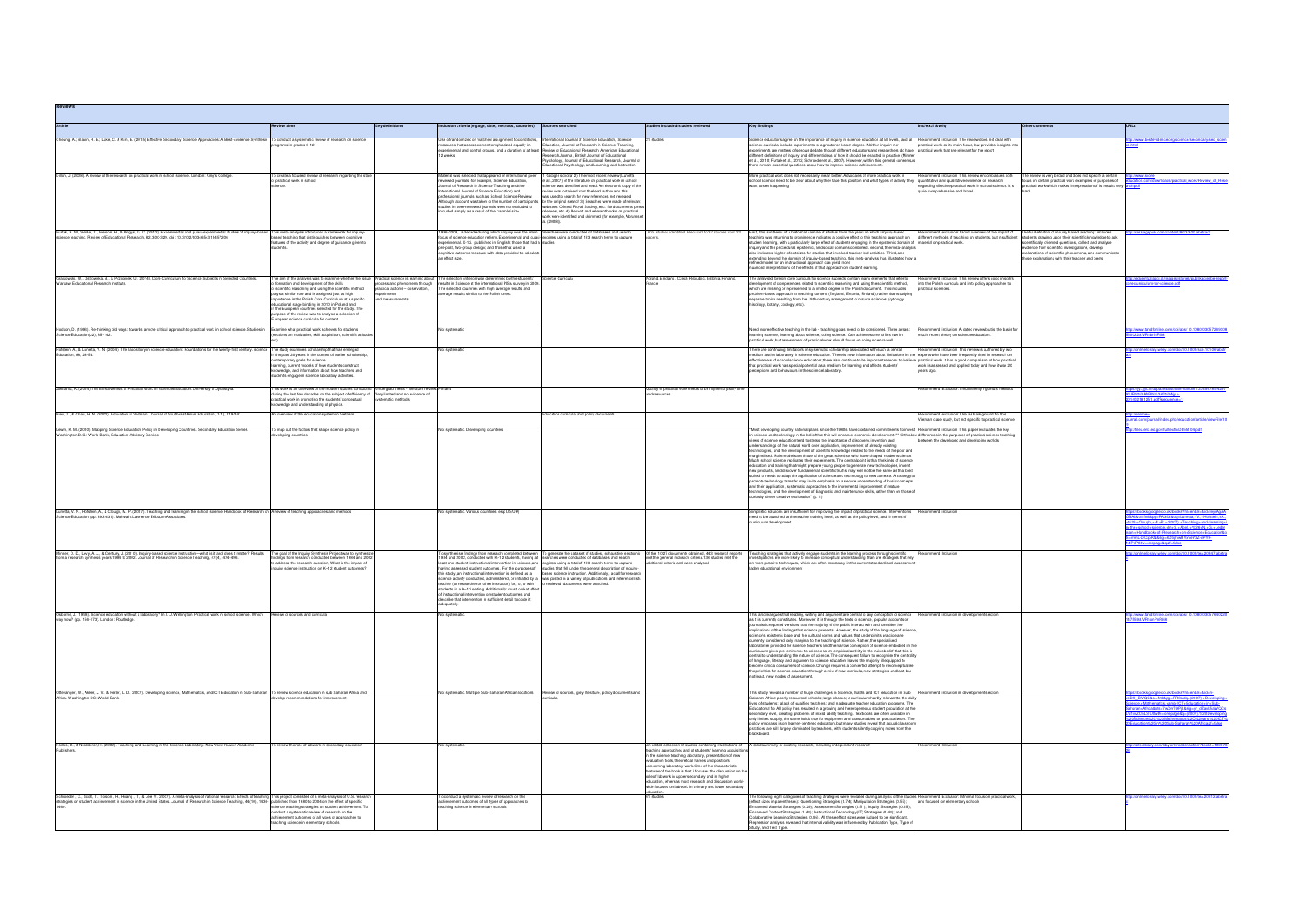| Slavin, R. E.; Lake, C. Hanley, P. & Thurston, A. Experimental Evaluations of Elementary Science Programs: A Best-<br>Evidence Synthesis, Journal of Research on Science Teaching, 51(7), 870-901    | o conduct a systematic review of research on the<br>achievement outcomes of all types of approaches to<br>teaching science in elementary schools.                                                                                           | contested | The content of science standards is Study inclusion criteria included use of randomized or<br>constantly evolving, and is fiercely matched control groups, a study duration of at least 4<br>weeks, and use of achievement measures independent<br>the experimental treatment. Age K-5 (plus Grade 6 if in<br>elementary school). 1980-2012                                                                                                                                                                                                              | Flectronic databases: FRIC Psych INFO Dissertation<br>Abstracts. Hand search of contents: International Journal<br>of Science Education, Science Education, Journal of<br>Research in Science Teaching, Review of Educational<br>Research, Elementary School Journal, American<br>Educational Research Journal, British<br>Journal of Educational Psychology, Journal of Educational<br>Research, Journal of Educational<br>Psychology, and Learning and Instruction. | 23 academic papers                                                                                                                                                                                                                                                                                                                            | A total of 23 studies met these criteria. Among studies evaluating inquiry based teaching<br>approaches, programs that used science kits did not show positive outcomes on science<br>achievement measures (weighted ES 0.02 in 7 studies), but inquiry-based programs that<br>emphasized professional development but not kits did show positive outcomes<br>(weighted ES 0.36 in 10 studies). Technological approaches integrating video and computer<br>resources with teaching and cooperative learning showed positive outcomes in a few small,<br>matched studies (ES 0.42 in 6 studies). The review concludes that science teaching methods<br>focused on enhancing teachers' classroom instruction throughout the year, such as cooperative<br>learning and science-reading integration, as well as approaches that give teachers technology<br>tools to enhance instruction, have significant potential to improve science learning. | Recommend inclusion: The review places greater<br>emphasis on elementary school, than secondary school.<br>out produces findings and observations that may<br>nonetheless be relevant for inclusion | http://onlinelibrary.wiley.com/doi/10.1002/tea.21139/abstra                                                                                                                                 |
|------------------------------------------------------------------------------------------------------------------------------------------------------------------------------------------------------|---------------------------------------------------------------------------------------------------------------------------------------------------------------------------------------------------------------------------------------------|-----------|----------------------------------------------------------------------------------------------------------------------------------------------------------------------------------------------------------------------------------------------------------------------------------------------------------------------------------------------------------------------------------------------------------------------------------------------------------------------------------------------------------------------------------------------------------|-----------------------------------------------------------------------------------------------------------------------------------------------------------------------------------------------------------------------------------------------------------------------------------------------------------------------------------------------------------------------------------------------------------------------------------------------------------------------|-----------------------------------------------------------------------------------------------------------------------------------------------------------------------------------------------------------------------------------------------------------------------------------------------------------------------------------------------|-----------------------------------------------------------------------------------------------------------------------------------------------------------------------------------------------------------------------------------------------------------------------------------------------------------------------------------------------------------------------------------------------------------------------------------------------------------------------------------------------------------------------------------------------------------------------------------------------------------------------------------------------------------------------------------------------------------------------------------------------------------------------------------------------------------------------------------------------------------------------------------------------------------------------------------------------|-----------------------------------------------------------------------------------------------------------------------------------------------------------------------------------------------------|---------------------------------------------------------------------------------------------------------------------------------------------------------------------------------------------|
| Walberg, H. J. (1991), Improving School Science in Advanced and Developing Countries. Review of Educational Research. This review criticizes and summarizes case studies, cost<br>69(1), 25-61.      | effectiveness estimates, surveys, and experiments<br>onducted in primary and secondary education in low- and<br>oderate-income countries. It further summarizes<br>research syntheses (meta-analyses) and reviews in<br>advanced countries. |           | Past and current research on science education.<br>particularly that with implications for primary and<br>secondary schools in low- and middle-income countries<br>Although a chief focus is science as a part of general<br>education in schools, postsecondary education is also<br>discussed, as are specialized science programs for<br>tudents intending to pursue science-based careers in<br>such fields as research, technology, engineering, and                                                                                                |                                                                                                                                                                                                                                                                                                                                                                                                                                                                       | scale surveys or statistical syntheses (meta-analyses) of<br>primary studies.                                                                                                                                                                                                                                                                 | Review gives greatest weight to findings revealed by large- "Taken as a whole, [the review] suggests that science education in developing countries can be Recommend inclusion<br>made considerably more effective and productive. Concentrating resources on primary and<br>secondary schools, rather than on vocational and higher education, and employing efficient<br>educational methods would increase the availability and quality of science education which, in<br>turn, would seem likely to lead to greater equality of educational opportunity and higher levels of<br>economic growth."                                                                                                                                                                                                                                                                                                                                         |                                                                                                                                                                                                     | http://rer.sagepub.com/content/61/1/25.short                                                                                                                                                |
| Walberg, H.J. (1991). 'Improving School Science in Advanced and Developing Countries'. Review of Educational Research This article reviews past and current research on science<br>61(1), pp. 25-69. | education, particularly that with implications for primary<br>and secondary schools in low- and middle-income                                                                                                                               |           | Not systematic. The review is divided into five sections:<br>Educational Investment in Developing Countries<br>concerns economic efficiency in education.<br>Science for Adult Life summarizes research on what<br>adults know and what they need to know.<br>Time and Motivation in Science shows the importance of<br>these variables for science learning and continuing study.<br>Science Teaching Reforms describes effective methods<br>Science Curriculum Reforms reviews and evaluates<br>some of the major science curriculum ideas since 1960. |                                                                                                                                                                                                                                                                                                                                                                                                                                                                       | Draws on first-hand accounts, case studies, and<br>evaluations of science programs carried out by the World<br>Bank and other international development agencies. Case<br>studies, personal impressions, and critical opinions by<br>observers are discussed to illuminate generalizable<br>findings from wide-scale, multiple-site research. | science education in developing countries can be made considerably more effective and<br>productive. Concentrating resources on primary and secondary schools, rather than on<br>rocational and higher education, and employing efficient educational methods would increase<br>the availability and quality of science education which, in turn, would seem likely to lead to<br>greater equality of educational opportunity and higher levels of economic growth."                                                                                                                                                                                                                                                                                                                                                                                                                                                                          | ecommend inclusion                                                                                                                                                                                  | http://rer.sagepub.com/content/61/1/25.full.pdf+html?hwsh<br>o2=authn%3A1426355156%3A20150313%253A142cf10<br>d512-46b2-9d7b-<br>b4f8d9cfe77%3A0%3A0%3A0%3AuFMpz6fUusRf%2FJ<br>5n62Agw%3D%3D |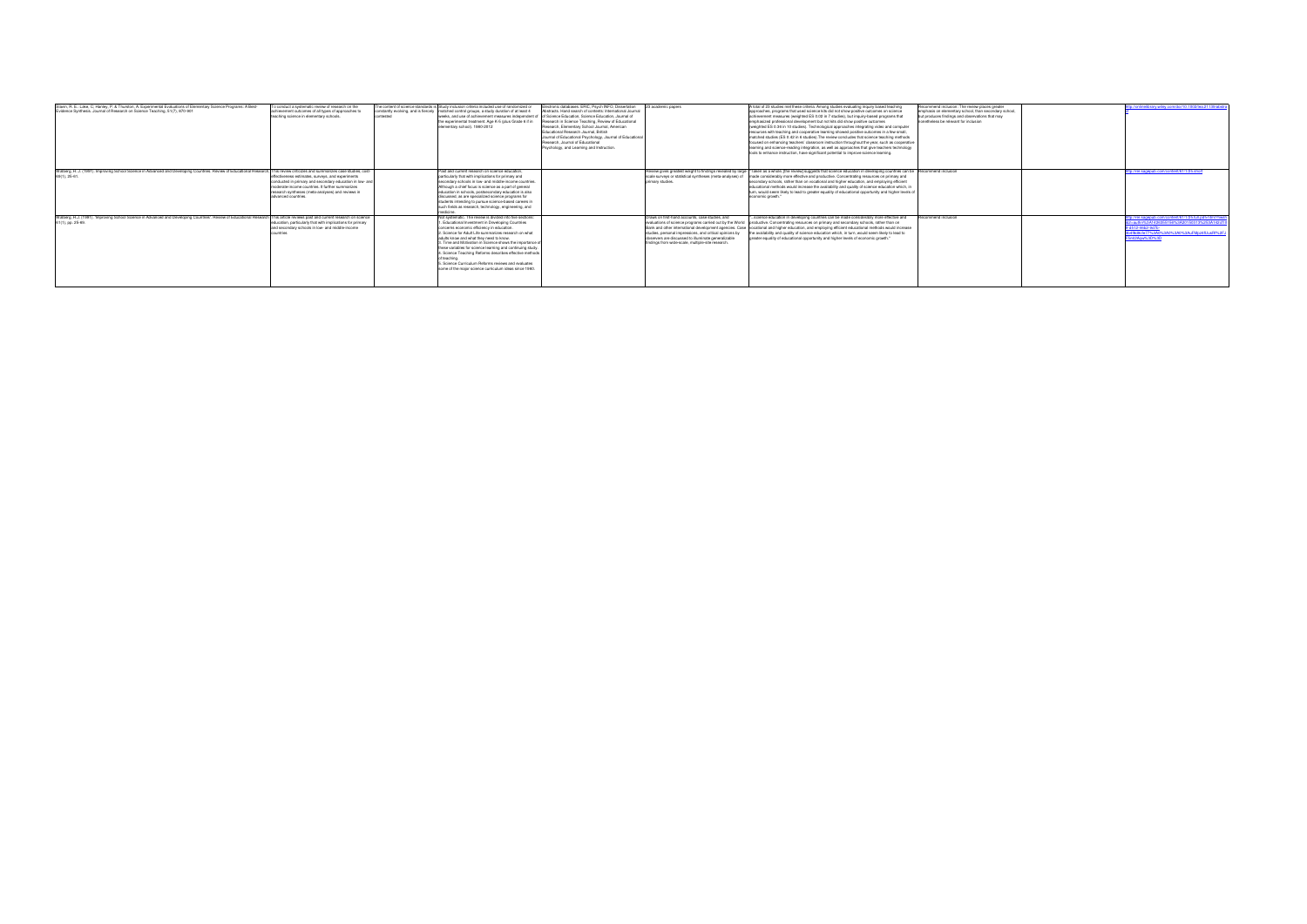| <b>Opinion pieces</b>                                                                                                                                                                                                                           |                                                                                                                                                                                                                                                                                                                                                                                                                                                                                                                                                                                                                                                                            |                                    |                           |          |                                                                                                                                                                                                                                                                                                                                                                                                                                                                                                                                                                                                                                                                                                                                                                                                             |                                                                                                                                                                                                                                                               |                                                                              |  |  |
|-------------------------------------------------------------------------------------------------------------------------------------------------------------------------------------------------------------------------------------------------|----------------------------------------------------------------------------------------------------------------------------------------------------------------------------------------------------------------------------------------------------------------------------------------------------------------------------------------------------------------------------------------------------------------------------------------------------------------------------------------------------------------------------------------------------------------------------------------------------------------------------------------------------------------------------|------------------------------------|---------------------------|----------|-------------------------------------------------------------------------------------------------------------------------------------------------------------------------------------------------------------------------------------------------------------------------------------------------------------------------------------------------------------------------------------------------------------------------------------------------------------------------------------------------------------------------------------------------------------------------------------------------------------------------------------------------------------------------------------------------------------------------------------------------------------------------------------------------------------|---------------------------------------------------------------------------------------------------------------------------------------------------------------------------------------------------------------------------------------------------------------|------------------------------------------------------------------------------|--|--|
| <b>Article</b>                                                                                                                                                                                                                                  | <b>Statement of purpose</b><br>To forge a link between scientific experimentation in schools and<br>emerging ideas of scientific literacy through argumentation.                                                                                                                                                                                                                                                                                                                                                                                                                                                                                                           | Methodology<br>Opinion piece paper | <b>Country</b><br>England |          | Age of stu Key findings                                                                                                                                                                                                                                                                                                                                                                                                                                                                                                                                                                                                                                                                                                                                                                                     | Incl/excl & why                                                                                                                                                                                                                                               | <b>URLs</b><br>tp://dx.doi.org/10.1080/0263514070153<br>5000                 |  |  |
| Gott, R., & Duggan, S. (2007). A<br>framework for practical work in science<br>and scientific literacy through<br>argumentation. Research in Science &<br>Technological Education, 25(3), 271-<br>291                                           |                                                                                                                                                                                                                                                                                                                                                                                                                                                                                                                                                                                                                                                                            |                                    |                           |          | 12 to 16  Public claims' can be used to forge a link between scientific experimentation in schools and emerging<br>ideas of scientific literacy.                                                                                                                                                                                                                                                                                                                                                                                                                                                                                                                                                                                                                                                            | Recommend inclusion: the paper has many useful refs to<br>support the necessity of reflection and interaction required for<br>practical work in school science to be effective to achieve its<br>purpose of improving students' understanding of key concepts |                                                                              |  |  |
| Hodson, D. (2014). Learning<br>Science: Different goals demand<br>different learning methods. International<br>Journal of Science Education, 36(15),<br>2534-2553                                                                               | This opinion piece paper urges teachers and teacher educators to Opinion piece paper<br>Science, Learning about Science, Doing draw careful distinctions among four basic learning goals                                                                                                                                                                                                                                                                                                                                                                                                                                                                                   |                                    | New Zealand               | 12 to 18 | The author urges that careful attention is paid to the selection of teaching/learning methods that recognize<br>key differences in learning goals                                                                                                                                                                                                                                                                                                                                                                                                                                                                                                                                                                                                                                                           | Recommend inclusion: the author argues very clearly with<br>appropriate evidence that learning goals should be taken into<br>account in deciding about the teaching approaches including<br>practical work examples                                           | tp://www.tandfonline.com/doi/abs/10.108<br>09500693.2014.899722#.VRNQd-9yZYo |  |  |
| E. (2006). Why Minimal Guidance<br>During Instruction Does Not Work: An<br>Analysis of the Failure of Constructivist<br>Discovery, Problem-Based,<br>Experiential, and Inquiry-Based<br>Teaching. Educational Psychologist.<br>$41(2)$ , 75-86. | Kirschner, P. A., Sweller, J., & Clark, R. An examination of the impact of hands-on, participatory learning                                                                                                                                                                                                                                                                                                                                                                                                                                                                                                                                                                | Opinion piece paper                |                           |          | Although unguided or minimally guided instructional approaches are very popular and intuitively appealing,<br>the point is made that these approaches ignore both the structures that constitute human cognitive<br>architecture and evidence from empirical studies over the past half-century that consistently indicate that<br>minimally quided instruction is less effective and less efficient than instructional approaches that place a<br>strong emphasis on guidance of the student learning process. The advantage of guidance begins to recede<br>only when learners have sufficiently high prior knowledge to provide "internal" guidance. Recent<br>developments in instructional research and instructional design models that support guidance during<br>instruction are briefly described. | Recommend inclusion though use with caution: findings are<br>relevant but lack specificity to practical work in the sciences                                                                                                                                  | tp://www.tandfonline.com/doi/pdf/10.120<br>s15326985ep4102 1                 |  |  |
| Millar, R. (2004). The role of practical<br>work in the teaching<br>and learning of science Paper<br>presented at the High school science<br>laboratories: Role and vision,<br>Washington, DC                                                   | The purpose of this paper is to explore and discuss the role of<br>practical work in the teaching and learning of science at school<br>level.                                                                                                                                                                                                                                                                                                                                                                                                                                                                                                                              | Opinion piece paper                | England                   | 12 to 18 | 1. Practical work is an essential component of science teaching and learning, both for the aim of developing Recommend inclusion<br>students' scientific knowledge and that of developing students' knowledge about science. 2. In thinking<br>about the role of practical work, it is important to bear in mind the significant differences between the<br>research laboratory and the teaching laboratory (or classroom); and between research scientists exploring<br>the boundaries of the known and students trying to come to terms with already accepted knowledge. 3.<br>Practical work which aims to develop students' scientific knowledge is best seen, and judged, as<br>communication rather than as inquiry.                                                                                  |                                                                                                                                                                                                                                                               | tp://informalscience.org/images/researc<br>h/Robin Millar Final Paper.pdf    |  |  |
| Millar, R. (2009). Analysing practical<br>activities to assess and improve<br>effectiveness: The Practical Activity<br>Analysis Inventory (PAAI). York: Centre<br>for Innovation and Research in Science<br>Education, University of York.      |                                                                                                                                                                                                                                                                                                                                                                                                                                                                                                                                                                                                                                                                            | Opinion piece paper                | England                   |          | 12 to 16   The author presents and explains an instrument, the Practical Activity Analysis Inventory (PAAI), for<br>analysing practical activities to provide a clear description of their principal features.                                                                                                                                                                                                                                                                                                                                                                                                                                                                                                                                                                                              | Recommend inclusion                                                                                                                                                                                                                                           | ttp://www.york.ac.uk/depts/educ/researd<br>h/ResearchPaperSeries/index.htm   |  |  |
| Millar, R. (2014). Designing a science<br>curriculum fit for purpose. School<br>Science Review, 95(352), 15-20                                                                                                                                  | Aims to suggest a clear view of the purposes<br>of science education rooted in a view of the purposes of education<br>itself.                                                                                                                                                                                                                                                                                                                                                                                                                                                                                                                                              | Opinion piece paper                | England                   | 12 to 18 |                                                                                                                                                                                                                                                                                                                                                                                                                                                                                                                                                                                                                                                                                                                                                                                                             | Recommend inclusion                                                                                                                                                                                                                                           | tps://www.ase.org.uk/journals/school-<br>science-review/2014/03/352/         |  |  |
| National Research Council (2000).<br>Inquiry and the national science<br>education standards: A guide for<br>National Academies Press.                                                                                                          | Policy Paper: students who use inquiry to learn science engage in Policy paper<br>many of the same activities and thinking processes as scientists<br>who are seeking to expand human knowledge of the natural world.<br>teaching and learning. Washington, DC: Yet the activities and thinking processes used by scientists are not<br>always familiar to the educator seeking to introduce inquiry into the<br>classroom. By describing inquiry in both science and in<br>classrooms, this volume explores the many facets of inquiry in<br>science education. Through examples and discussion, it shows<br>how students and teachers can use inquiry to learn how to do |                                    | <b>USA</b>                |          | We reflect on the world around us by observing, gathering, assembling, and synthesizing information. We<br>develop and use tools to measure and observe as well as to analyse information and create models. We<br>check and re-check what we think will happen and compare results to what we already know. We change<br>our ideas based on what we learn.                                                                                                                                                                                                                                                                                                                                                                                                                                                 | Recommend exclusion: Not relevant to case studies                                                                                                                                                                                                             | ttp://www.nap.edu/openbook.php?record<br>$id = 95968$ page=R5                |  |  |
| Shadish, W. R., Cook, T. D., &<br>Campbell, D. T. (2002). Experimental<br>and quasi-experimental designs for<br>generalized causal inference. Boston:<br>Houghton-Mifflin.                                                                      |                                                                                                                                                                                                                                                                                                                                                                                                                                                                                                                                                                                                                                                                            | Theoretical exploration            |                           |          | Some of the terms used in describing modern experimentation (see Table L.L) are unique, clearly defined,<br>and consistently used; others are blurred and inconsistently used. The common attribute in all experiments<br>is control of treatment (though control can take many different forms). So Mosteller (1990, p. 225) writes,<br>"in an experiment the investigator controls the application of the treatment" and Yaremko, Harari, Harrison,<br>and Lynn (1,986, p.72) write, "one or more independent variables are manipulated to observe their effects<br>on one or more dependent variables." However, over time many different experimental subtypes have<br>developed in response to the needs and histories of different sciences (Winston, 1990; 'Winston & Blais,<br>1996).               | Recommend Exclusion: Overly general                                                                                                                                                                                                                           | tps://depts.washington.edu/methods/rea<br>dings/Shadish.pdf                  |  |  |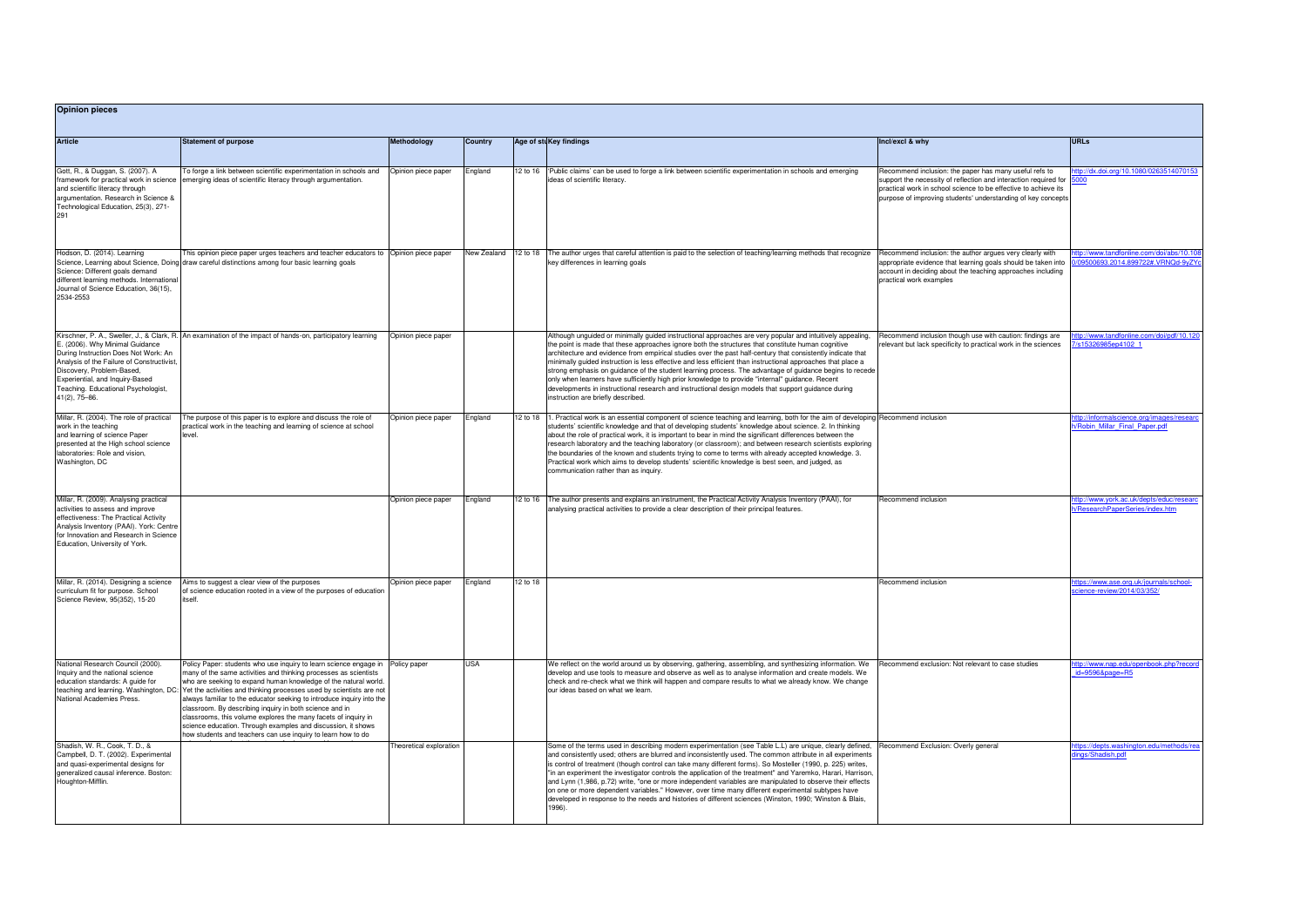| School Science: Which Way Now?<br>London: Routledge.                                                                                   | Wellington, J. (1998). Practical Work in To look beyond TIMSS data and to ask what is going in laboratory Edited book: chapters England<br>activities and why. To re-appraise the role and purpose of practical contributed by various<br>science. | authors |           | Wellington concludes that practical science is a necessary part of the curriculum but there should be no one Recommend inclusion (Note: Osborne chapter included under  nttps://books.google.co.uk/books?hl=en&<br>set format. It should combine hands-on with minds-on (eg analysing third party data sets), use of<br>simulations, IT, controversial issues, and an extended science investigation rather than the artificial, lesson-<br>based ones. Important to link theory and practice. Purposes of practical should be made explicit to<br>students. | Reviews)            | r=&id=2ZqOYcavPrEC&oi=fnd&pq=PR8<br>dq=practical+work+in+school+science+-<br>+which+way+now&ots=z6nxSclzDM&sig=l<br>EQEvROKNNWy HDnH3F3yQJ2S04#v=<br>onepage&g=practical%20work%20in%20s<br>chool%20science%20- |
|----------------------------------------------------------------------------------------------------------------------------------------|----------------------------------------------------------------------------------------------------------------------------------------------------------------------------------------------------------------------------------------------------|---------|-----------|--------------------------------------------------------------------------------------------------------------------------------------------------------------------------------------------------------------------------------------------------------------------------------------------------------------------------------------------------------------------------------------------------------------------------------------------------------------------------------------------------------------------------------------------------------------|---------------------|-----------------------------------------------------------------------------------------------------------------------------------------------------------------------------------------------------------------|
| White, R. T. (1996). The link between<br>the laboratory and learning.<br>International Journal of Science<br>Education, 18(7), 761-774 | Paper argues the link between practical work and student learning, Opinion piece paper<br>discusses the currently available evidence about the effectiveness<br>of practical work                                                                  |         | Australia | 12 to 18 Despite the cost, laboratories are so embedded in the practice of science teaching it is difficult to<br>limagine doing without them. Yet their purpose is not universally agreed, and evidence of their effect is<br>equivocal                                                                                                                                                                                                                                                                                                                     | Recommend inclusion | %20which%20way%20now&f=false<br>http://dx.doi.org/10.1080/095006996018                                                                                                                                          |